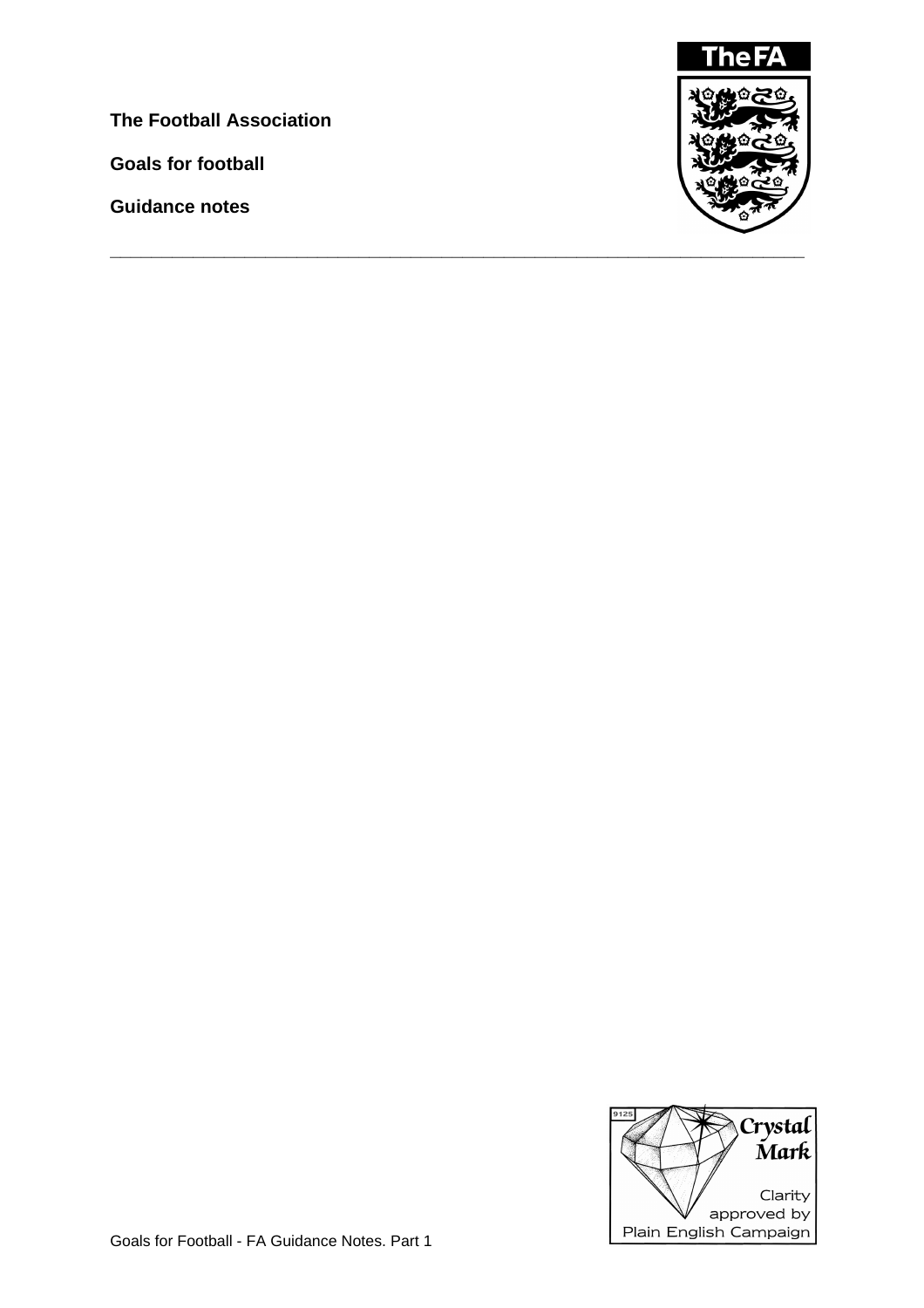**This document has been put together by The FA with the full support and involvement of the following organisations. We and they share the same aim: 'to make safety our goal'.**

**Department of Culture, Media and Sport National Playing Fields Association Sport England Sports And Play Construction Association The Sports Industries Federation English Schools FA Football Foundation Edwards Sports Harrod UK Ltd ITSA Goal Ltd**

**Centre for Sports Technology Ltd**

**This document sets out the views of these organisations. We have done everything possible to make sure that the information in our Goalpost safety guidelines is accurate. However, we cannot guarantee that. We will not take any legal responsibility for the accuracy, completeness or usefulness of any information in these guidelines.**

**If you use goalposts, you must make sure that the goalposts are safe before you use them. You must be clear about maintaining them. You must follow the manufacturer's instructions and notes or the facility operator's instructions if this is appropriate. If you have any questions about the safety of goalposts, you should speak to the relevant facility operator or manufacturer. Facility operators and manufacturers should make sure that they are aware of the latest developments in goalpost safety and should read the relevant codes of practice or standards at all times.**

**© The Football Association Limited 2003**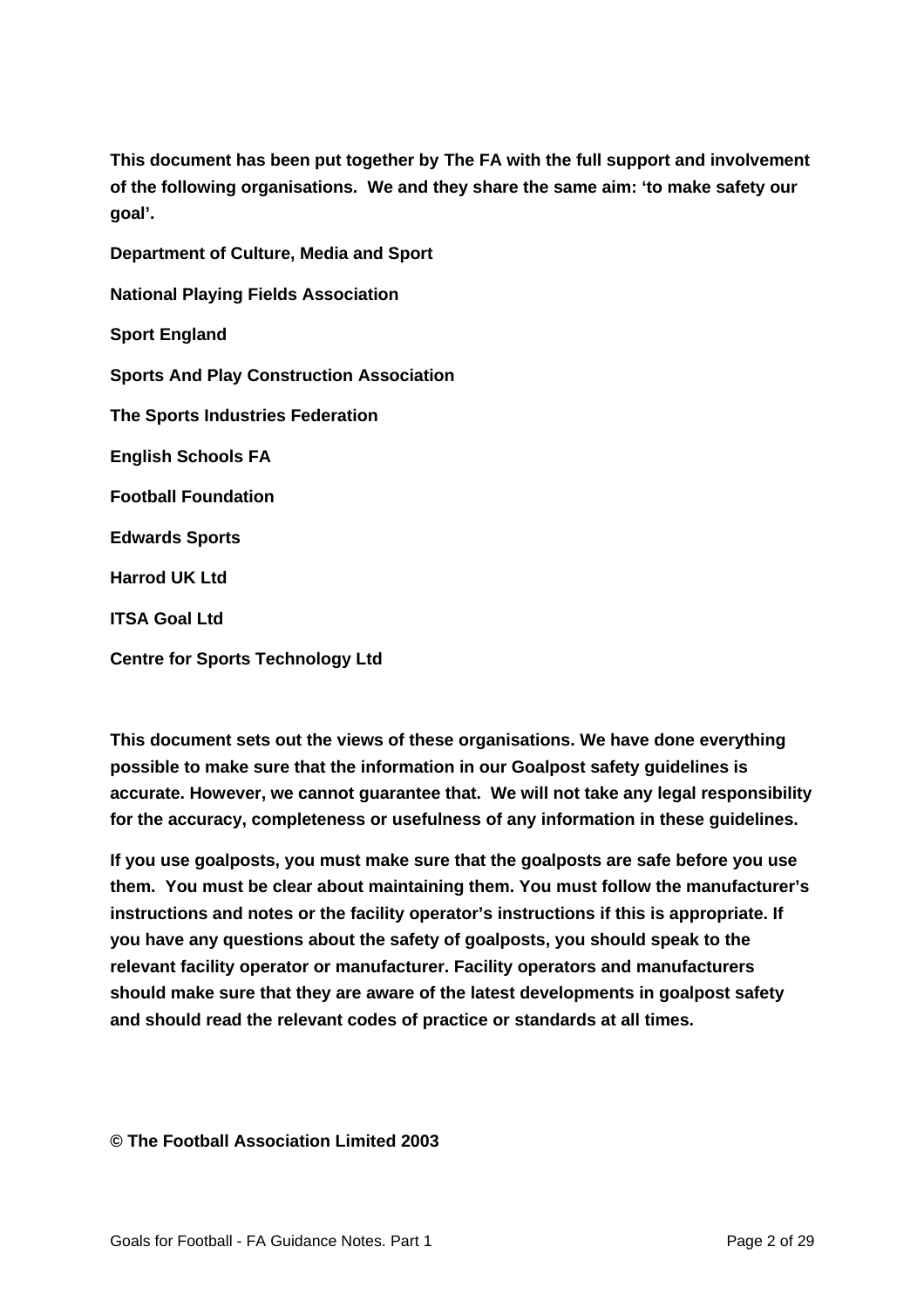## **1 Covering document**

## a Foreword

Fatal accidents have happened involving goals. The purpose in publishing these notes is to help prevent accidents by describing what needs to be done to make sure that goals are safe. When installed and used in the right way, a goal that was built according to the correct safety instructions and maintained should not cause any injury.

There are three important aspects of a goal's design and construction which are potential dangers and where accidents have happened.

- How the net is fixed to the frame of the goal. Metal hook fixings have caused serious injuries, including amputations, deep penetrative wounds and injuries involving trapping parts of the body (fingers, head, and so on).
- The net itself. A net can cause cuts and trap parts of the body if the mesh size is too large, or the cord is too thin.
- The goal frame. Serious impact and crushing injuries have been caused by goals which have fallen over or collapsed, either as a result of poor design or maintenance or modification of the goal or through poor installation.

These notes look at each of these issues directly.

# b Introduction

As the governing body for football in England, we want to promote good practice. These notes present the current view of what makes a safe goal careful design, construction, installation, maintenance and use.

A starting point is the various published safety standards. The European Standard for football goals, EN 748, deals with goals which are full-sized or which measure 5 metres (m) wide by 2 m high. The British Standards Institution's Publicly Available Specifications, PAS 36-1 and PAS 36-2, cover metal and plastic goals up to 4.9 m wide by 1.85 m high. Other sizes of football goal are not dealt with in any published standard.

Our concern is with goals as sports equipment being used in formal, organised football. Goals that are designed to meet standards for toys (for instance, BS EN 71) are for that use only. They are not suitable for use as sports equipment.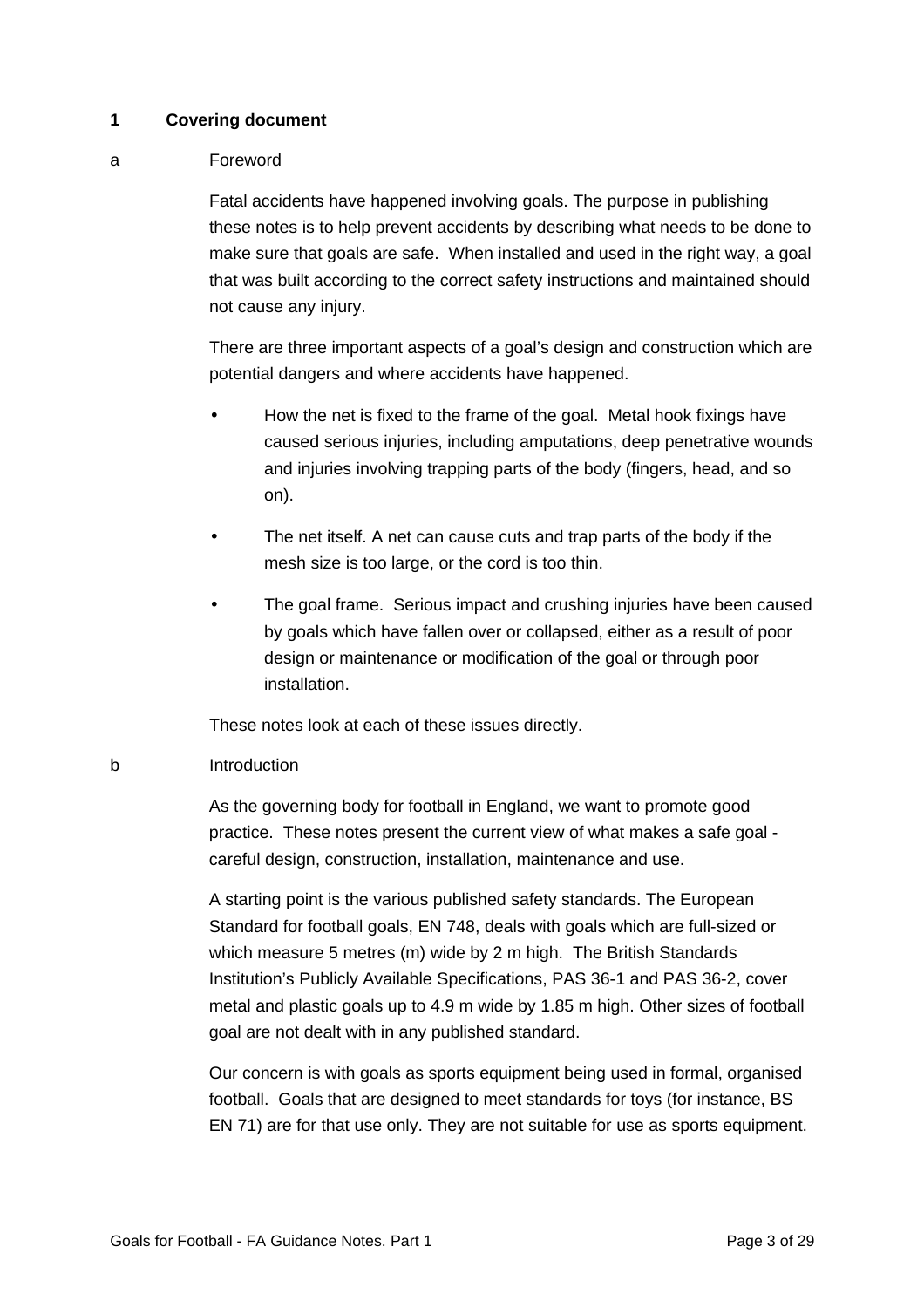You can find a list of public libraries where you can see copies of British and other Standards on the BSI web site at www.bsi-global.com. Search for 'list of libraries'.

We present these notes in two parts.

The first part, this document, describes in general terms the obligations that lie with all the various people involved with football in relation to safe goals, and outlines the steps you should take to make sure that football is a safe sport. It describes in practical detail the ways in which you should secure, put together, install, use and maintain goals.

The second part, 'Technical details', sets out the physical properties and dimensions any goal must have to be safe and to keep to the Laws of association football. There is a short glossary at the end of this part.

c Obligations and responsibilities

Anyone involved in providing facilities for other people to use may well have a duty, morally and in some circumstances legally, to make sure the facilities are safe.

As the provider, operator, manager or designer of a facility, duties and obligations are set out in one or more of various acts, including Occupier's Liability Acts of 1957 and 1984, various items of health and safety law and in case law dealing with negligence. You may also have to have insurance. Depending on your role, you may need public liability, employer's liability or professional indemnity insurance.

d Role of The FA

Our purpose in publishing these notes is to provide information and advice on safety, pulling together the views of anyone with an interest.

An important point is that the notes in general, and the technical details in particular, apply to goals of **all** types and sizes. This means all goals for football at all levels, for players of all ages, and for teams of all sizes, playing both indoor and outdoor football.

We have done everything possible to make sure that the information in these guidelines is accurate. However, if you use goalposts you should make sure that they are safe before you use them. You must also be clear about maintenance and follow the manufacturer's instructions and notes or the facility operator's instructions if this is appropriate. If you have any questions about the safety of goalposts, you should speak to the relevant facility operator or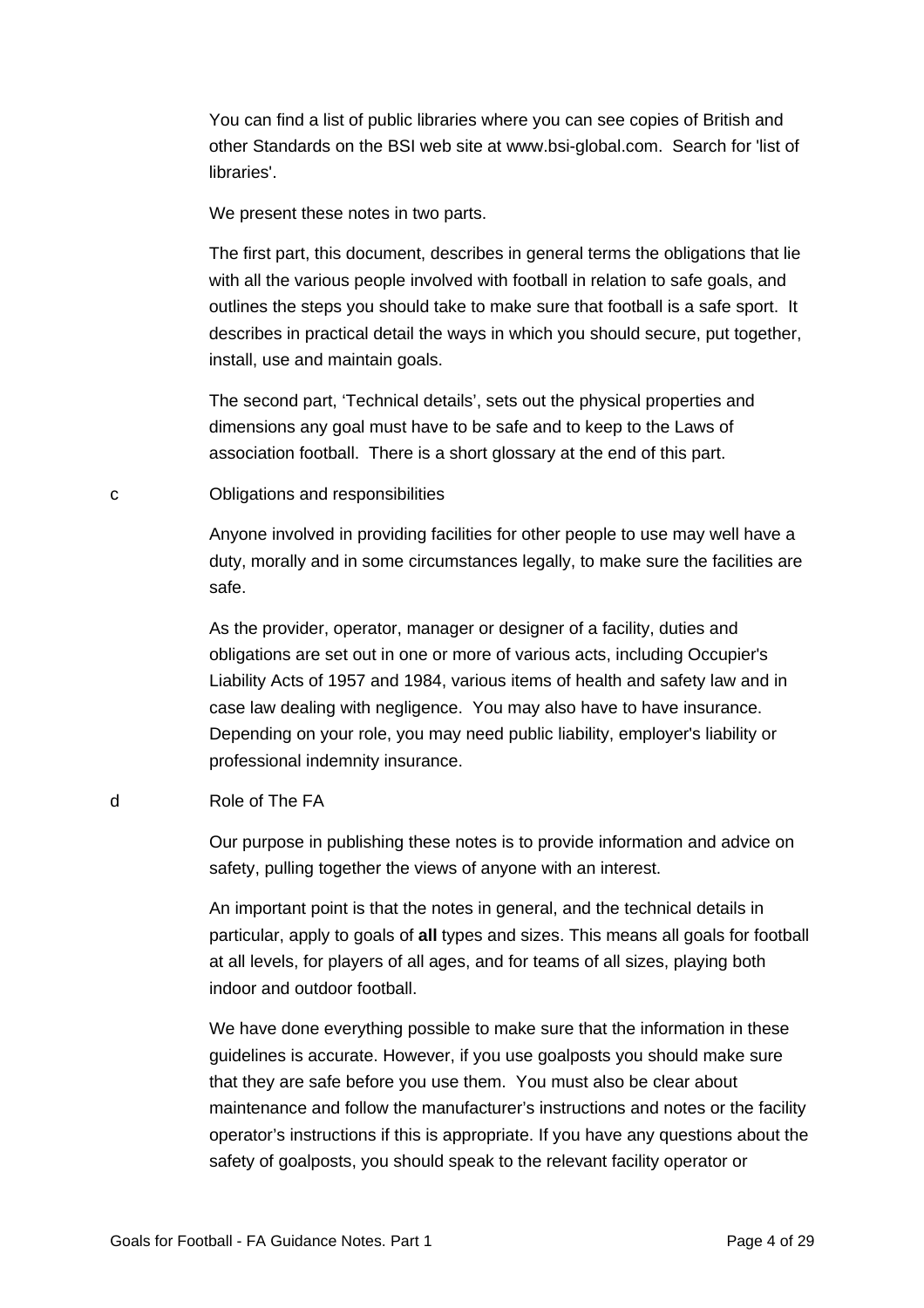manufacturer. Facility operators and manufacturers should make sure that they are aware of the latest developments in goalpost safety and should refer to the relevant codes of practice or standards at all times.

#### e Terminology

We have defined various parts of a goal here.

Goal The whole thing - posts and crossbar, together with any other parts such as the net, sockets, net support posts and so on.

Goal frame The uprights and crossbars only.

The width of the goal is the distance between the inside of the posts. Its height is the distance from the ground to the underneath of the crossbar.

- Net Shaped netting, suspended behind the goal frame to trap the ball so that it is clear whether or not a goal has been scored.
- Net support posts Two or more separate posts from which a line suspends the top back corners of the net in some designs of goal.



Source: Centre for Sports Technology (CST)

Net head line The line that suspends the net from the net support posts.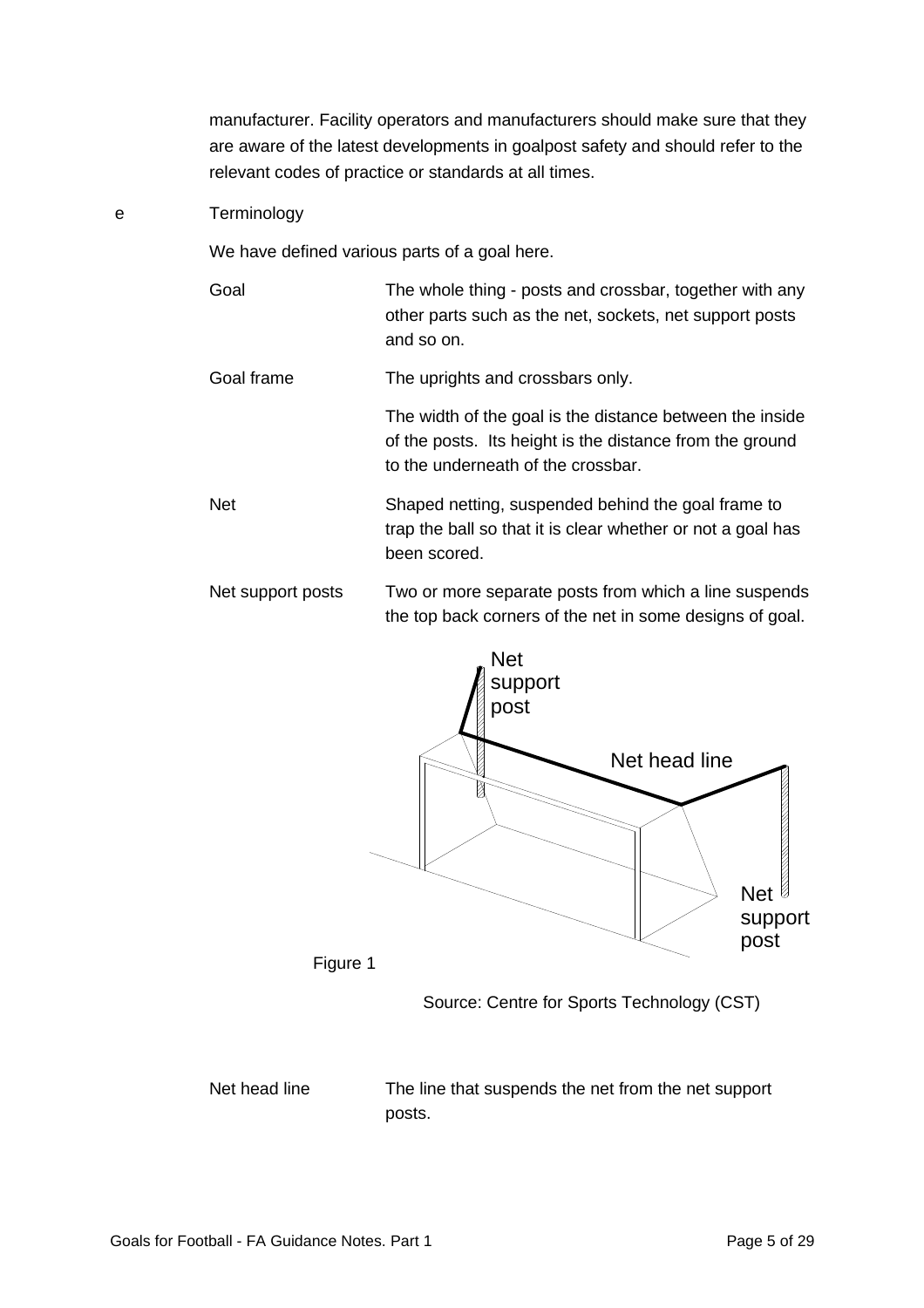

Ground frame A three-sided horizontal frame behind the goal frame at ground level. It includes a back bar and two side bars. Figure 2 Source: Centre for Sports Technology (CST) **Ground** frame Back

Source: Centre for Sports Technology (CST)

bar

Figure 3

Side bar -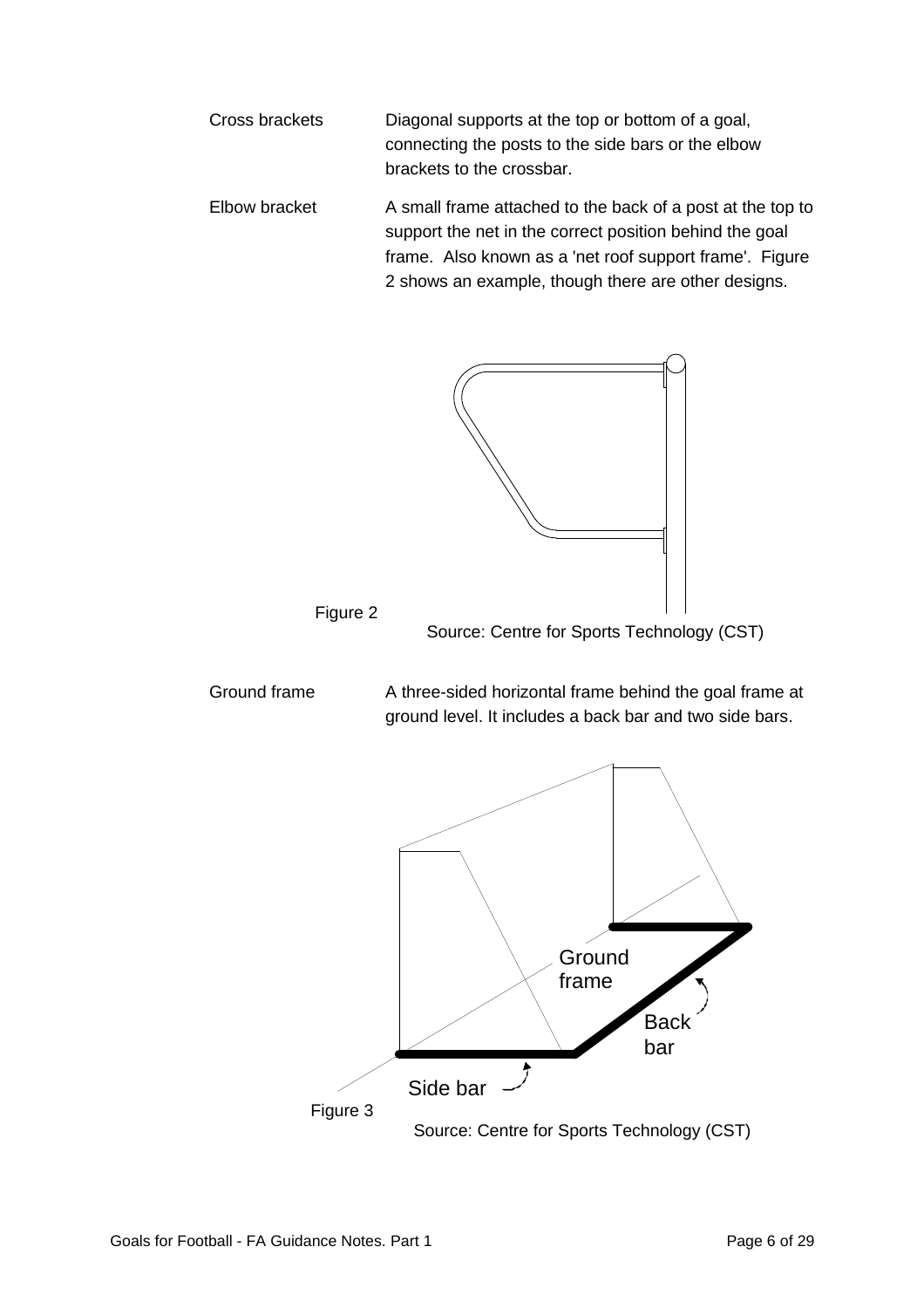Back stanchion Any part of the goal that lies in a plane at right angles to the goal line is connected to the post and is also connected to the ground frame or is set directly into the ground. The diagram shows typical back stanchions, for a 'free-standing' and a 'socketed' goal.

> The back stanchion of a free-standing goal may stiffen the goal by bracing the goal frame to the ground frame. The back stanchion of a socketed goal is not usually meant to brace the goal frame.



## Figure 4

Source: Centre for Sports Technology (CST)

Socketed A socketed goal is one whose posts are fitted into permanently-installed sockets in the ground. A socketed goal will not stand upright unless it is fitted into the sockets.

Free-standing A free-standing goal, also called 'moveable' or 'non-socketed', will stand upright at any position on a flat surface. You should only use free-standing goals when they are firmly and properly fixed or anchored. Some free-standing goals have weights which are part of the goal - some others have permanently-attached weights.

Fence-hung goals A fence-hung goal is one which is hinged from the fence, or from permanently-installed posts whose size and strength are similar to fence posts, and which folds or swings back flat against the fence.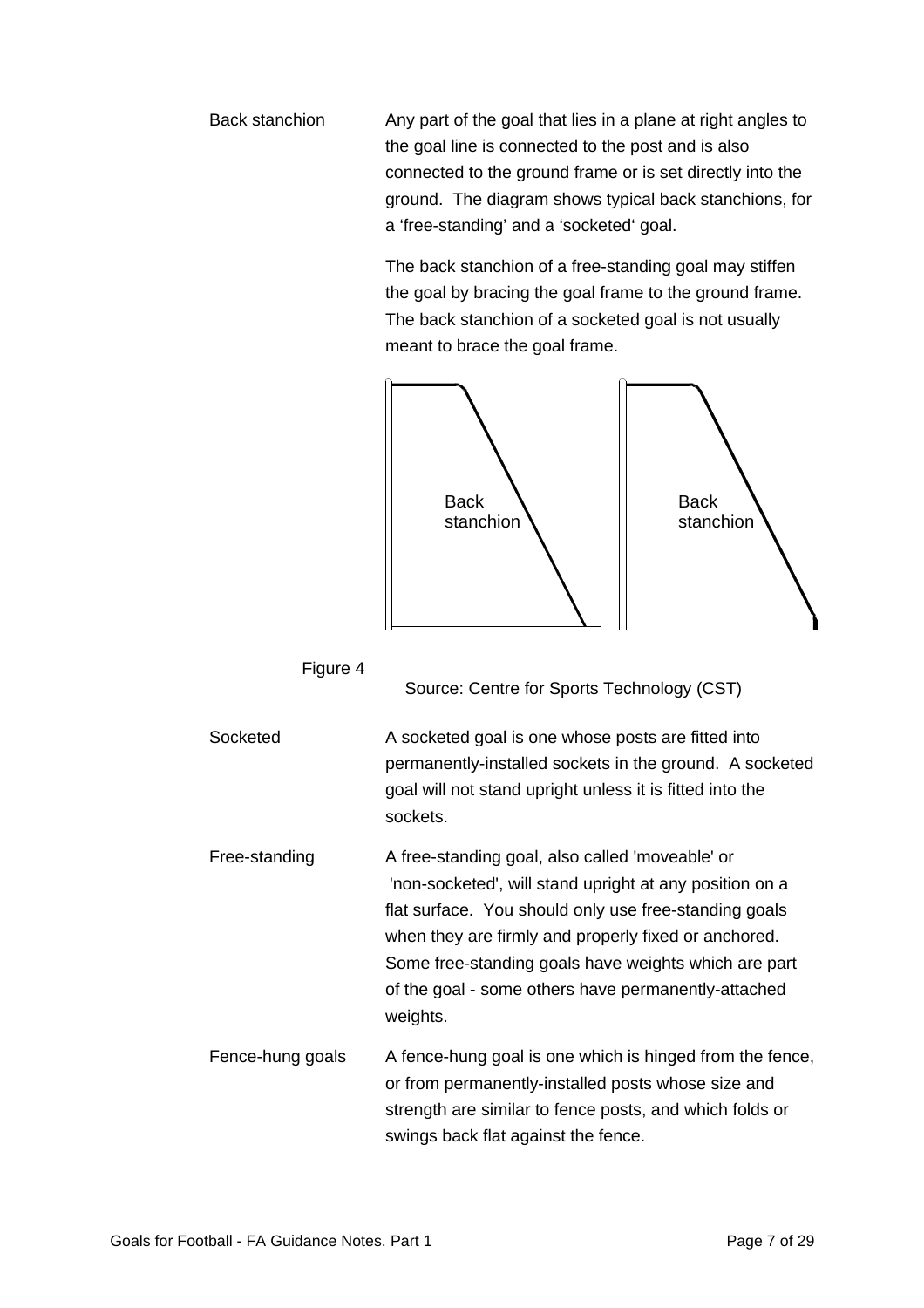## **2 Code of practice**

This section of the notes is a 'code of practice' for finding, supplying, providing, installing, maintaining, checking and using goals for association football.

#### **General**

We should not have to say that football goals are meant to be used only for playing football. You should treat goals carefully. The goal is a piece of sports equipment, not a toy. It is not gymnasium equipment nor playground equipment. It should not be used for chin-ups, for swinging on or for climbing up.

In carrying out any physical work, you should take account of all health and safety law.

a Finding a suitable goal

Companies can make and sell any goal or net, whether or not it keeps to our recommendations in these notes. We recommend that you buy a goal which at least keeps to the latest published British and European standards (BSEN 748 or PAS 36/2000). If a goal does meet these standards, the manufacturer will be able to provide evidence to show that it does. Do not buy goals that do not meet a relevant standard.

When buying goals, take care to order the extra items and accessories you may need to go with the goal. As well as nets, you may need weights, chains, locks and clips or other accessories for anchoring and stabilising the goal. You may also need to order safety warning signs.

Check for any test certificates. The supplier should be able to give you evidence in the form of test certificates to show that their goals are suitable. Check that the goal you are buying is exactly the same type as the one to which the test certificate refers.

The test certificate should have been prepared by a reputable test house which is not linked to the manufacturer. The test house should preferably be:

- a scientific body member of the International Association for Sports Surface Sciences; or
- accredited by the United Kingdom Accreditation Service or an equivalent national accreditation organisation.

We do prefer it if the goal supplier is also accredited, for instance to ISO 9000:2000. This accreditation proves that the supplier has effective management systems in place.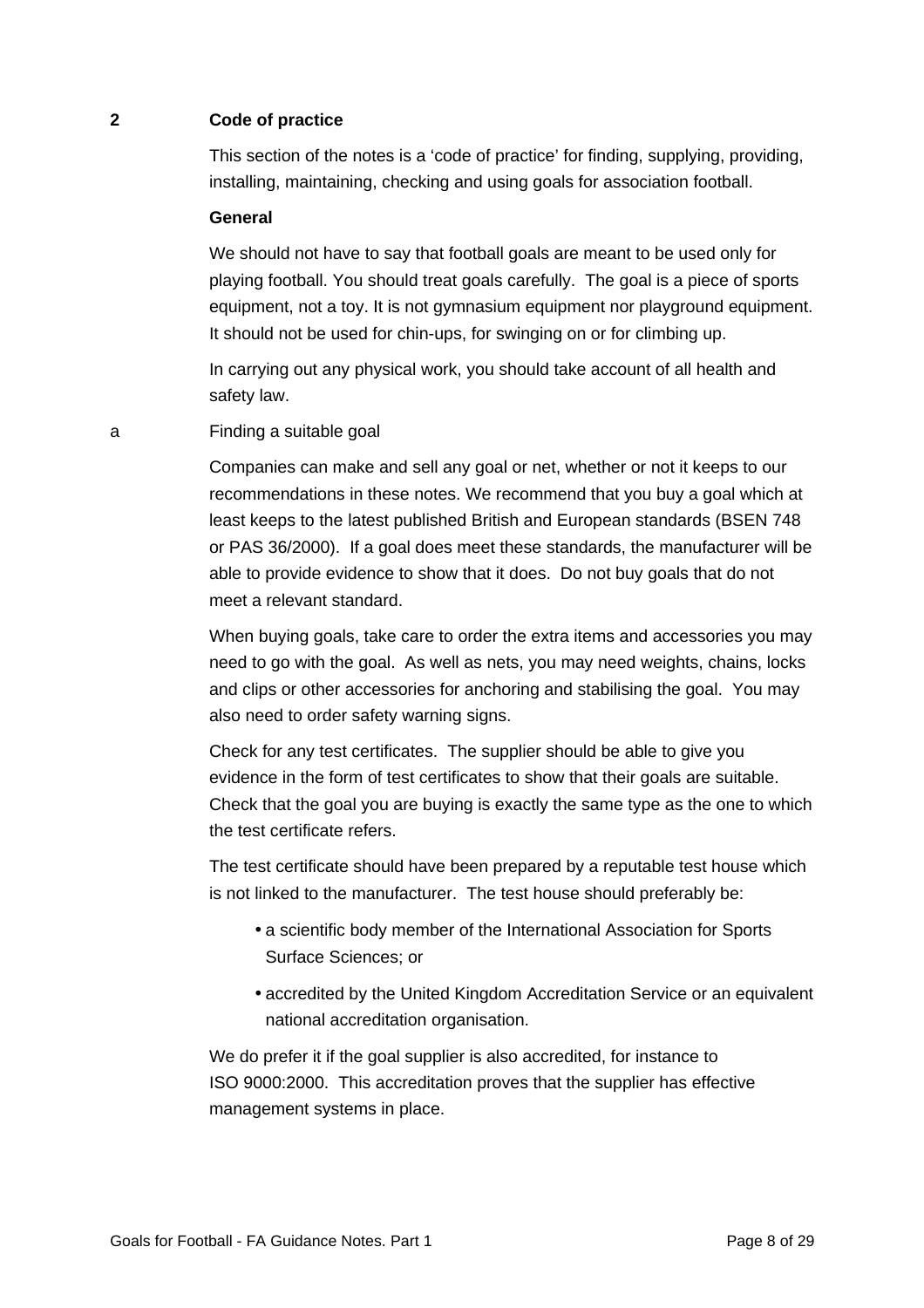## b Home-made goals

We do not approve home-made goals, including modified goals, as these often fail to meet the most basic safety levels. Most deaths from accidents involving goals have involved home-made or modified goals.

#### c Wooden goals

When you replace an existing wooden goal, be careful to replace it with a goal that meets the safety standard.

During one of our research programmes (Devereux Earle Sport and Leisure - July 2002) into the strength of goals, we tested or inspected many wooden goals. We came to a number of conclusions.

- All the wooden goals which we tested broke.
- Since the goals we tested were in apparently good condition, it seems likely that few wooden goals, if any, would pass the relevant strength test.
- ß Wood is a natural material, so its properties will vary. This means that even if one wooden goal passed the strength tests, we could not guarantee that every similar goal would also do so.
- ß Perhaps more importantly, if a goal passed strength or stability tests, it would not be possible to be sure that it would still pass at some later time, perhaps towards the end of the season or at the start of the next season.
- ß A painted goal may appear to be in good condition because the paint itself is in good condition. However, the timber beneath may be rotting.
- ß You must be suspicious of any wooden goal because you cannot be sure of its strength and condition.

## d Providing goals

People who own or operate leisure facilities, which include football clubs, often provide the pitch and the goals for players to use. You should take steps to make sure that the equipment you supply is safe. This means, in the case of goals, that the goals themselves are safe.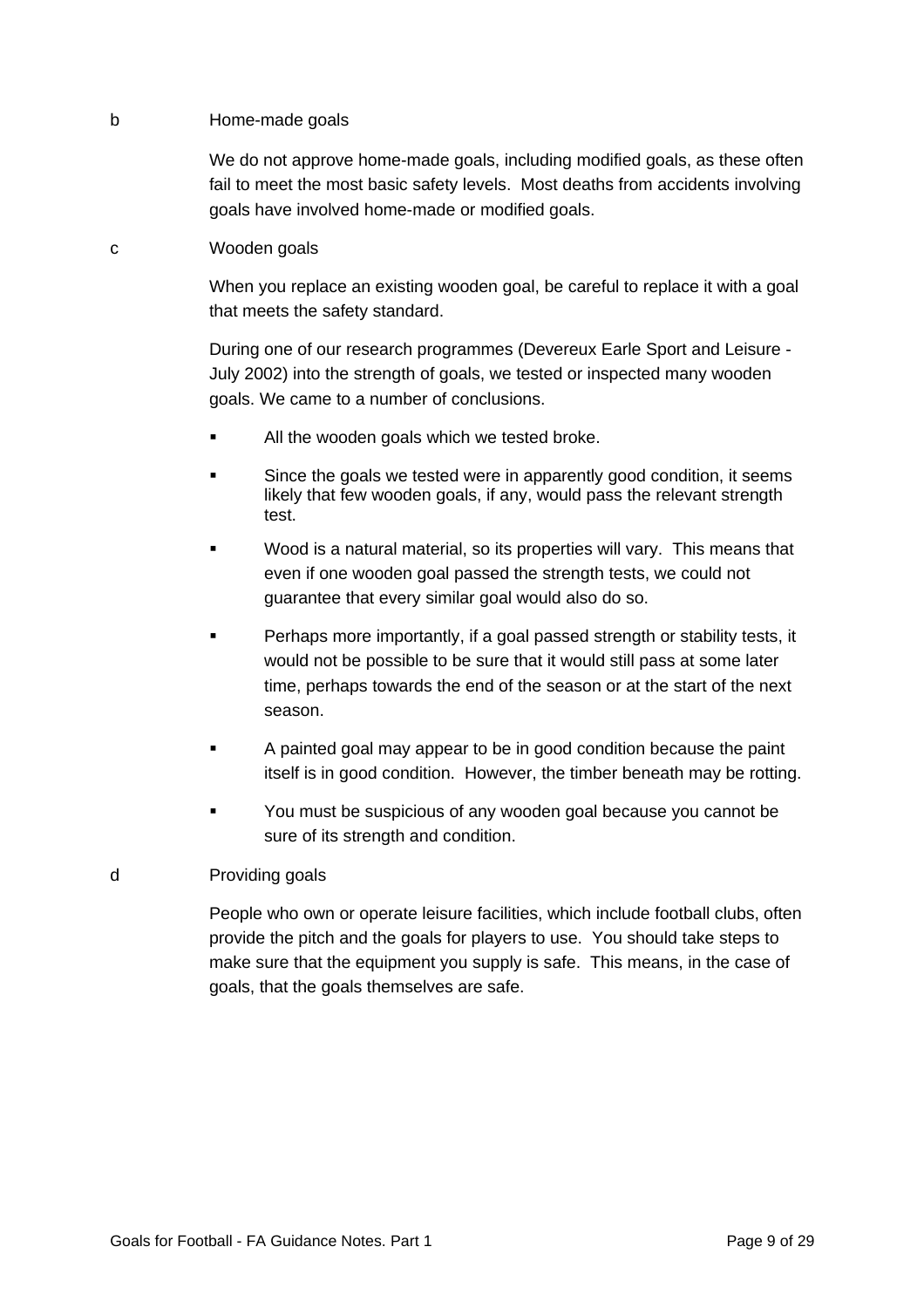# e Keeping records

The safety of goals is the responsibility both of the facility providers (who should provide safe goals and install and maintain them in safe condition) and of the users (who should not misuse the goals).

 As a facility provider, you will want to know that you have met your responsibilities and can show that you have done so. Keeping records of the way you maintain, install and check goals is the only sure way to do this.

You should keep a log book to record when the goal was put together, how it was installed and how it is maintained. Keeping these records will make it possible to show that you have taken care to make sure that the goals were provided and maintained in a safe condition if, unfortunately, you need do so. Possible pages of this log book are shown in Appendix 2 of these notes.

You should provide these records if asked by any user, but you should also keep them in a secure place so that they cannot be lost or damaged. You will need to attach a permanent identification label to every goal and keep a log book. The facility provider must label goals so that they can identify each of them. This could be done, for example, with a simple numbered label.

The goal's identification label is a vital part of the record-keeping system. Do not paint over it, or scratch or peel it off. The same applies to all the labels the manufacturer has put on the goal, each of which provides information which is likely to be needed at some stage of the goal's life.

You should regularly inspect all the goals on your pitches and keep records of the findings of the inspections and of any action needed to correct faults found during the inspections. The inspections should take place at least three times each season.

It is not enough simply to create the records. You should keep them long enough to make sure that your evidence of good practice is available when it is needed. To be sure that this is always so, you need to keep these records for 21 years.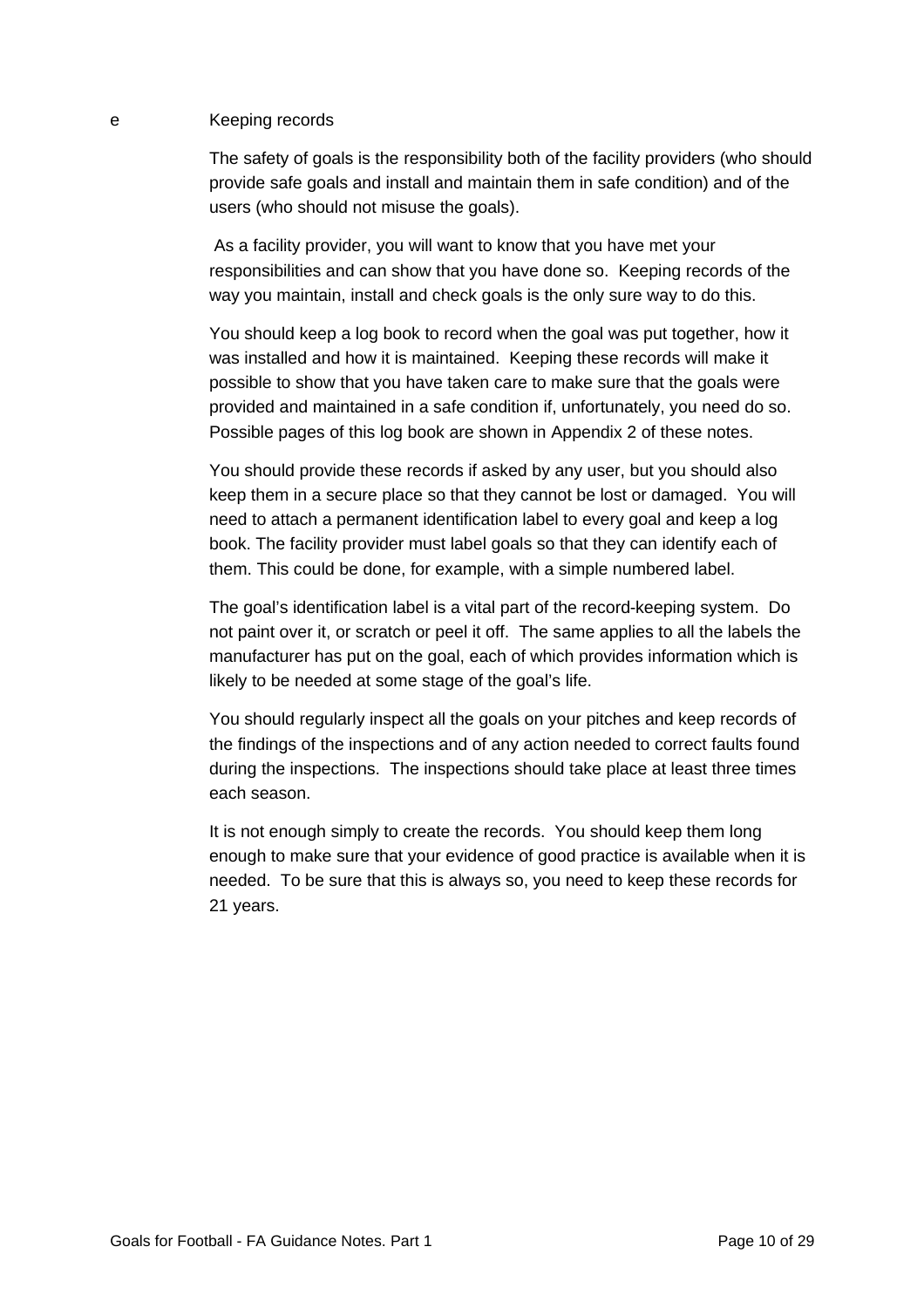## f Moving goals

Experience shows that a goal may be at its most dangerous when it is being moved. Under those circumstances, most types of goal are detached from any anchors, separate or loose weights, fixing points or sockets and so are not stable.

If you move a goal, avoid distorting it, which can damage the joints and bend parts of the goal. Follow the manufacturer's and facility operator's advice.

You should never try to move any full-sized goal with fewer than four adults. For some goals, which can weigh as much as 180 kilograms (kg), you will need the help of several people. The HSE's guidance notes, such as 'Getting to Grips with Manual Handling', give advice on lifting and moving heavy objects safely. The 'Manual Handling Operations Regulations 1992' set limits on the loads which may be lifted in the workplace. Make sure that all helpers are physically fit and capable and that they use proper lifting techniques.

Never drag goals across the ground. Moving them in this way is likely to damage the goal and can easily damage the surface, whether natural or synthetic. You should always lift goals clear of the ground when you move them.

If wheels are fitted to the goal, use them correctly, as shown in the manufacturer's instructions. Wheels should be of a type suitable for the surface across which the goal is to be moved. Goals fitted with four wheels can easily topple if they are pushed in the wrong direction. You should only move them by pushing the uprights in the 'backwards' direction. Similarly, you should move goals with two wheels by lifting the back bar and pulling in the direction shown in figure 5. When the ground is very soft, you may need to lift even wheeled goals.



Source: Centre for Sports Technology (CST)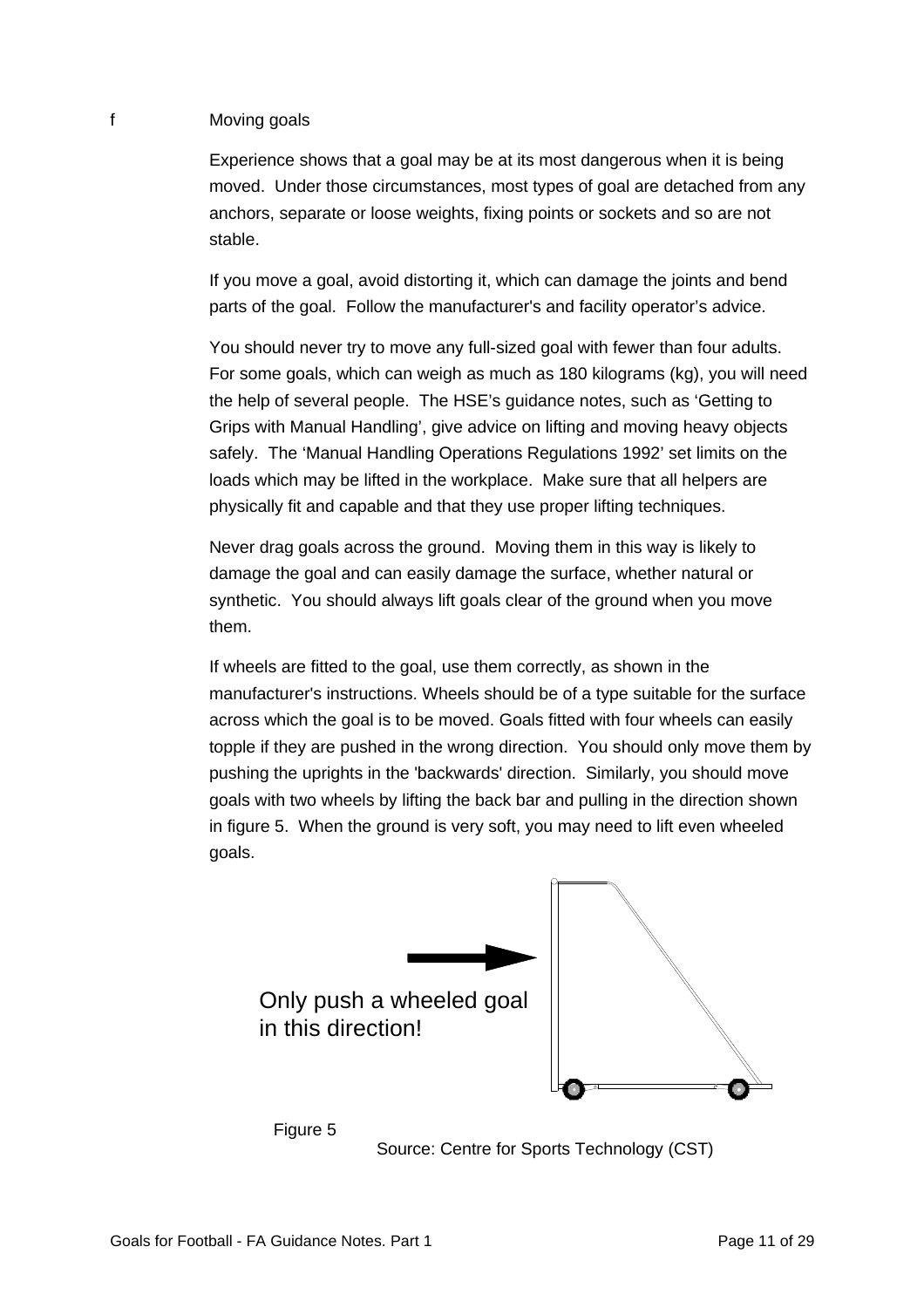#### g Installing goals

The stability of socketed goals and how effective most methods of stabilising free-standing goals are will depend on the conditions of the ground. Since ground conditions vary widely, the approach we have adopted is to:

- 1 recommend only methods of anchoring free-standing posts which will be effective under all conditions under which it is possible to play football; and
- 2 choose a size for the concrete base of socketed posts which will be adequate under all conditions under which it is possible to play football.

The facility operator is usually responsible for installing goals, whether socketed or free-standing, properly. This is the case whatever the size or scale of the facility. However, the person who actually installs the goals may well have a legal responsibility too. Ground sockets are the responsibility of the pitch provider.

The best source of advice on installing a goal is the goal's manufacturer. The installation instructions provided with new goals include detailed instructions on installing them properly. These instructions should be on a durable laminated sheet which you should keep in a place which everyone knows about and which is accessible to all concerned with handling and installing goals on the site. We recommend that you copy the instructions and put the copy with the 'goal inspection sheet' in the goal log book (see appendix).

Goals should only be put together and installed by a competent person with enough experience and with the right help. If necessary you can get guidance in putting together and installing goals from the manufacturer or supplier.

#### g 1 Free-standing goals

Free-standing goals will only be safe if you stabilise them properly.

Always use all the accessories supplied for the purpose of anchoring a goal.

You can get a warning sign, which summarises the dangers of not installing and using free-standing goals properly, from the goal manufacturer. You should display the sign on or near every pitch and in every sports hall where you use free-standing goals.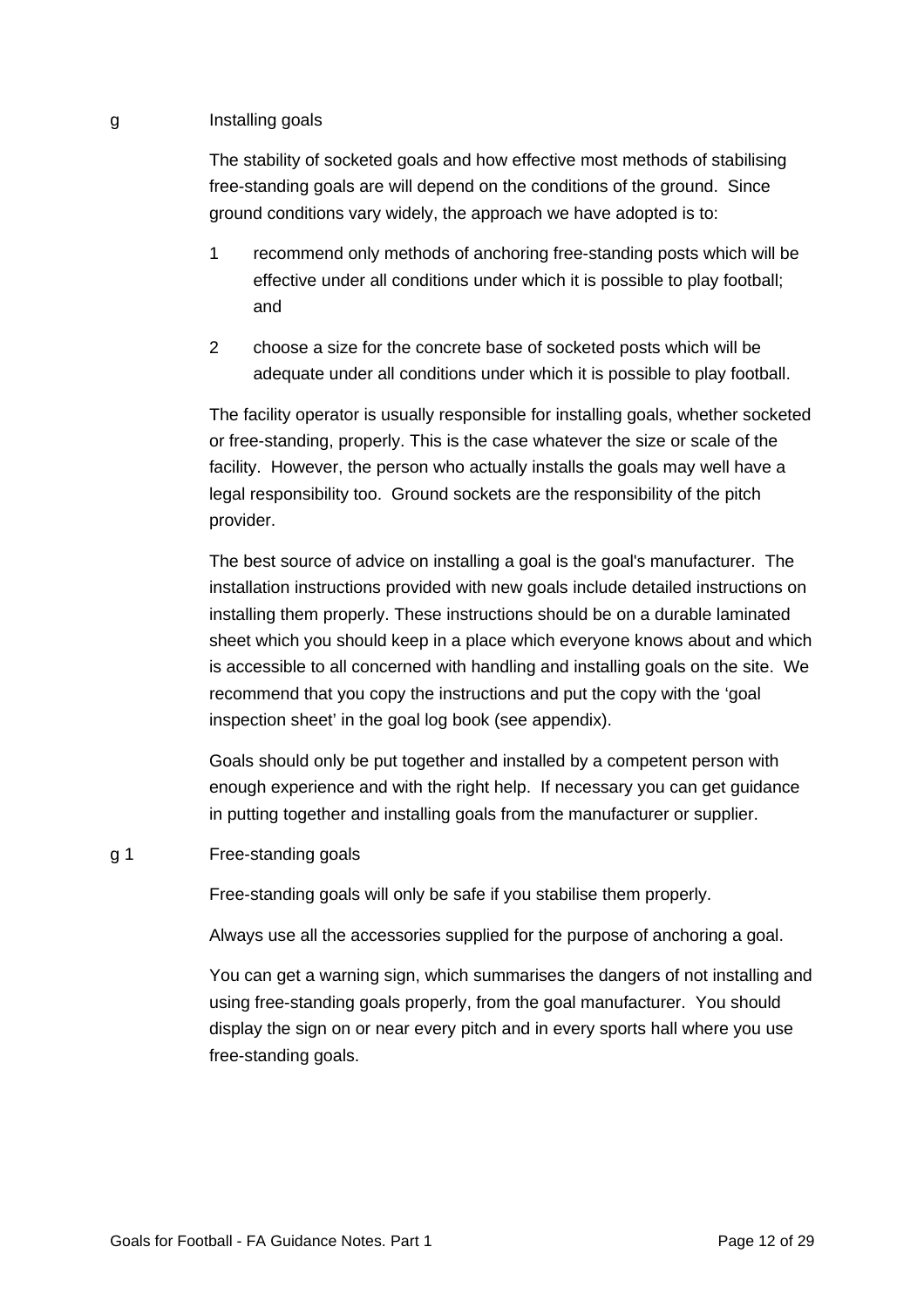Most of the commonly-used methods of stabilisation can be affected by poor installation techniques as well as by poor ground conditions. For this reason, the most reliable methods of stabilising free-standing goals are:

- a attaching the back bar to permanent fixing points, for instance, eyebolts, stainless-steel loops set in concrete blocks in the correct position or suitable attachment points on a permanent fence; and
- b using adequate weights attached to the goal's back bar in the correct positions or forming part of the goal.

We strongly recommend you use of one of these two methods as they are most likely to lead to a safe goal.

We do not recommend pins, pegs, u-staples or screw-in anchors. Fixings of these types may hold on some types of ground and under some ground conditions. However, both these factors vary, both from place to place and from time to time. You should only use these types of fixing if you have evidence that they are effective under the worst predictable ground conditions on the site in question.

You can stabilise goals by attaching them to permanent fixings, such as eyebolts concreted into the ground or fixing points on a permanent fence. This of course only applies if it is possible to install these fixings. It may sometimes be possible to install eyebolts or stainless-steel loops in concrete blocks on a grass pitch, as long as they are set far enough below the surface to allow you to maintain the grass. However, because these will be permanent it might make having moveable goals pointless. Permanent fixings of this type will more often be used in the surround of a synthetic turf pitch or in the floor of a sports hall.

You will find a diagram of a typical permanent fixing point, of a type for setting into grass or the surround of a synthetic turf pitch, in figure 6. You will find the minimum dimensions for the concrete foundation into which you should set this type of fixing point in table 1. The fixing loop must be made from stainless steel or it may not last more than a couple of years. The drainage hole must be big enough and must be in a position that will allow it to be cleared when it silts up.

When you remove the posts from a socket or there is no attachment to an anchoring point of the type shown in figure 6, you must cover the open hole, for example with a blanking plug.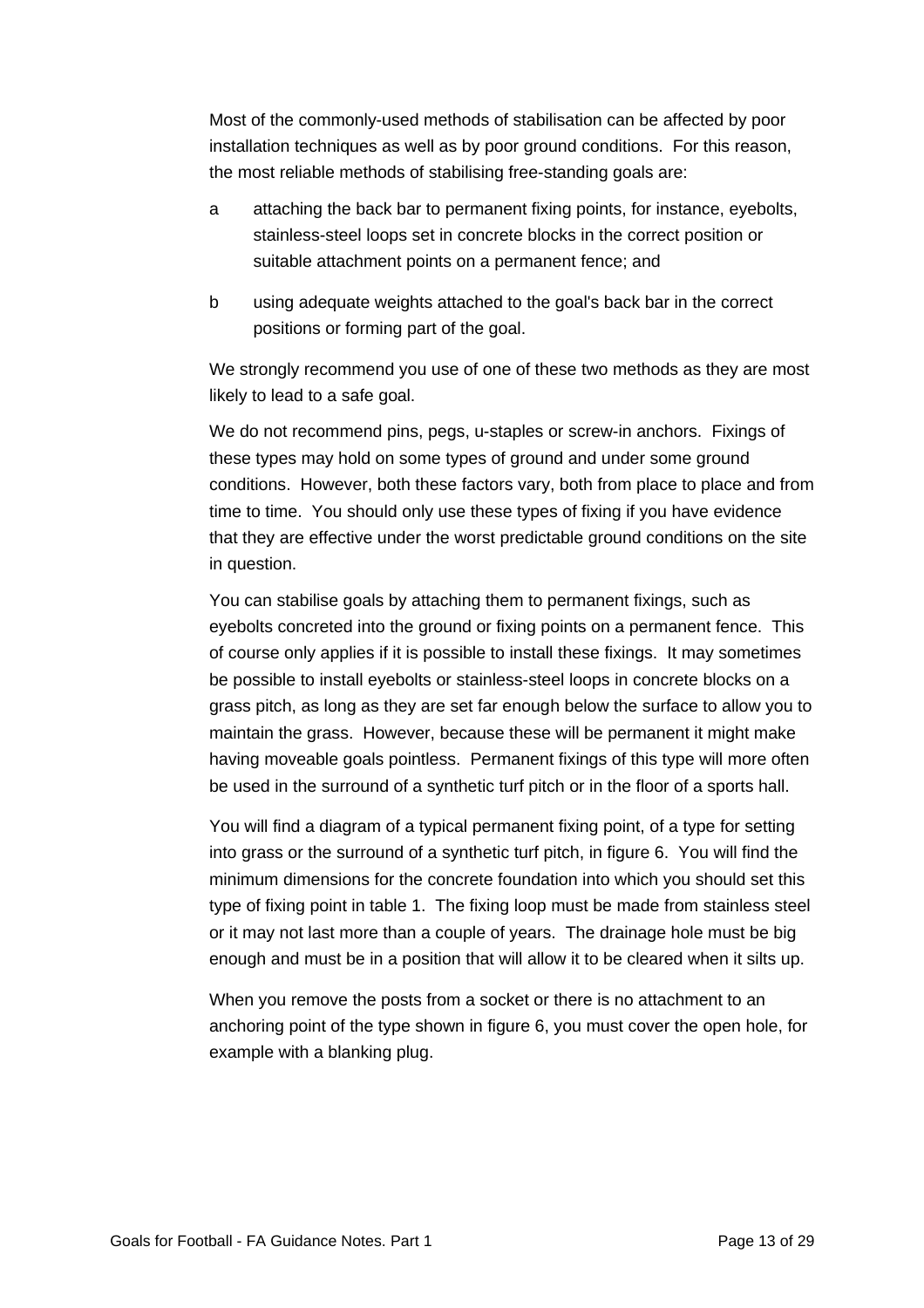

Source: Centre for Sports Technology (CST)

Weights are a reliable, effective way of stabilising a goal, as long as you use enough of them and as long as they are attached to the goal. It is obvious, but is often ignored, that weights that are not attached to the goal will not help to stabilise it. Weights can be used on any type of surface. The number and total quantity of weights you need can be very large – as much as 150 kg for a full-sized goal. The weights may be:

- part of the goal;
- permanently attached to the goal;
- fixed directly to it; or
- positioned on the ground beside it and attached by short, clipped-on chains or short, strong wire cords.

When moving weights, always take account of health and safety rules, and use proper lifting techniques. Depending on the size of individual weights, you may need mechanical aids, protective footwear and so on. Some designs of goal may include the stabilising weight needed in the goal frame. This avoids any possibility of using the goals in an unstabilised condition.

Whatever method you use to stabilise a goal, any attachment like a chain or a wire cable between the goal and the weight, anchor, eyebolt or other fixing point must be as short as possible. The attachment must not allow the back bar of the ground frame to lift more than 50 mm from the ground. If the chain or cable were too long, it would not become taut until the goal had already started to tip. This could mean that somebody could be injured before the attachment started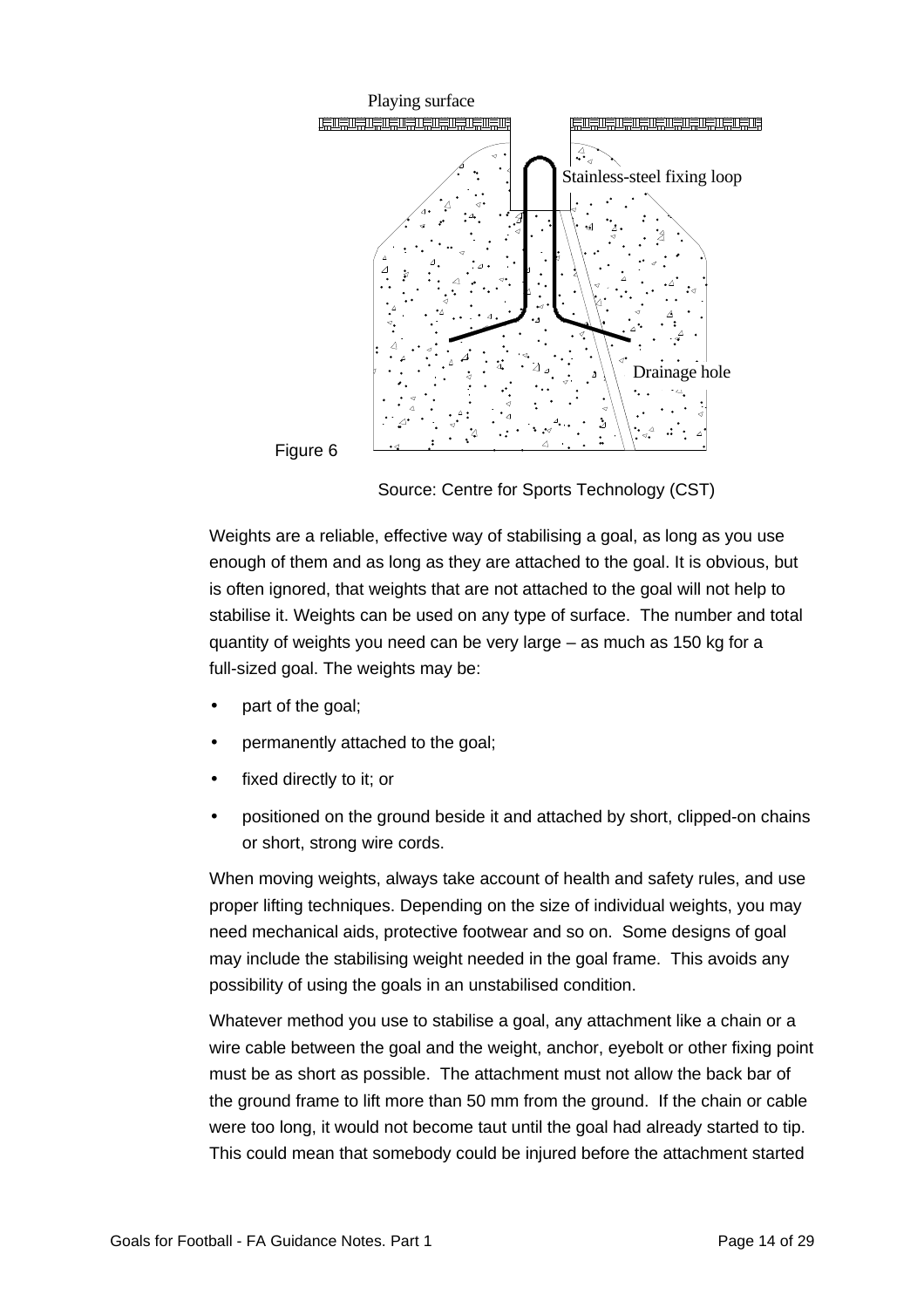to have any effect. There have been cases where the attachment has been so long that it has completely failed to prevent a goal from tipping. Chains and cables and their fixings must be of good quality and strong enough.

The positions at which the goals are attached to their anchors should be as close as possible to the back corners of the goal. This avoids loading the back bar (which in many goals is not designed to be a load bearer) and makes the anchor as effective as possible. You should not use a single anchoring point near the centre of the back bar, even if it is attached by chains or cords to the outer corners of the goal.

Many folding free-standing goals have no back bar. Do not use these goals unless all the pins or clips provided to lock the side frames in place are present and working. Since they have no back bar, goals of this type need special care in the way you stabilise them.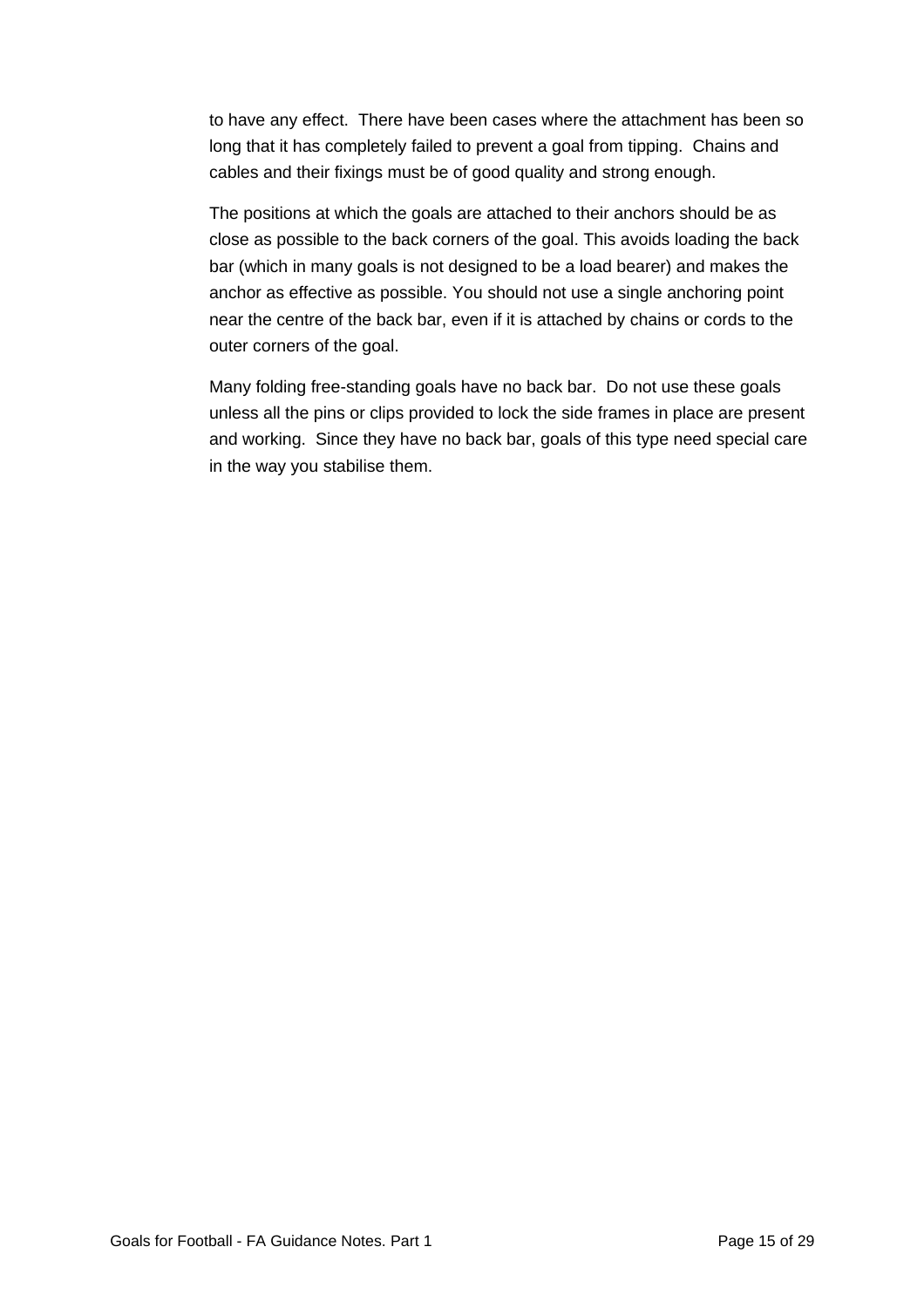## g 2 Socketed goals

Goalpost sockets should always be set into concrete. The recommended dimensions of the concrete foundations are shown in figure 7 and in table 1.

We recommend that the base is square. A square base is less likely to overturn than a circular base of the same diameter.

The diagram shows a design where the post is not as deep as the full depth of the socket. The post is supported at the correct height by a pin, bar or other device. This type of design is not a requirement. The post may extend to the full depth of the socket. Goalposts must always be inserted into their sockets to the correct depth. The manufacturer may fix a label to a new post to show when the post is properly inserted.



Figure 7 Source: Centre for Sports Technology (CST)

For net support posts, you should also use sockets set into concrete. The recommended dimensions of the concrete foundations are shown in figure 7 and table 1.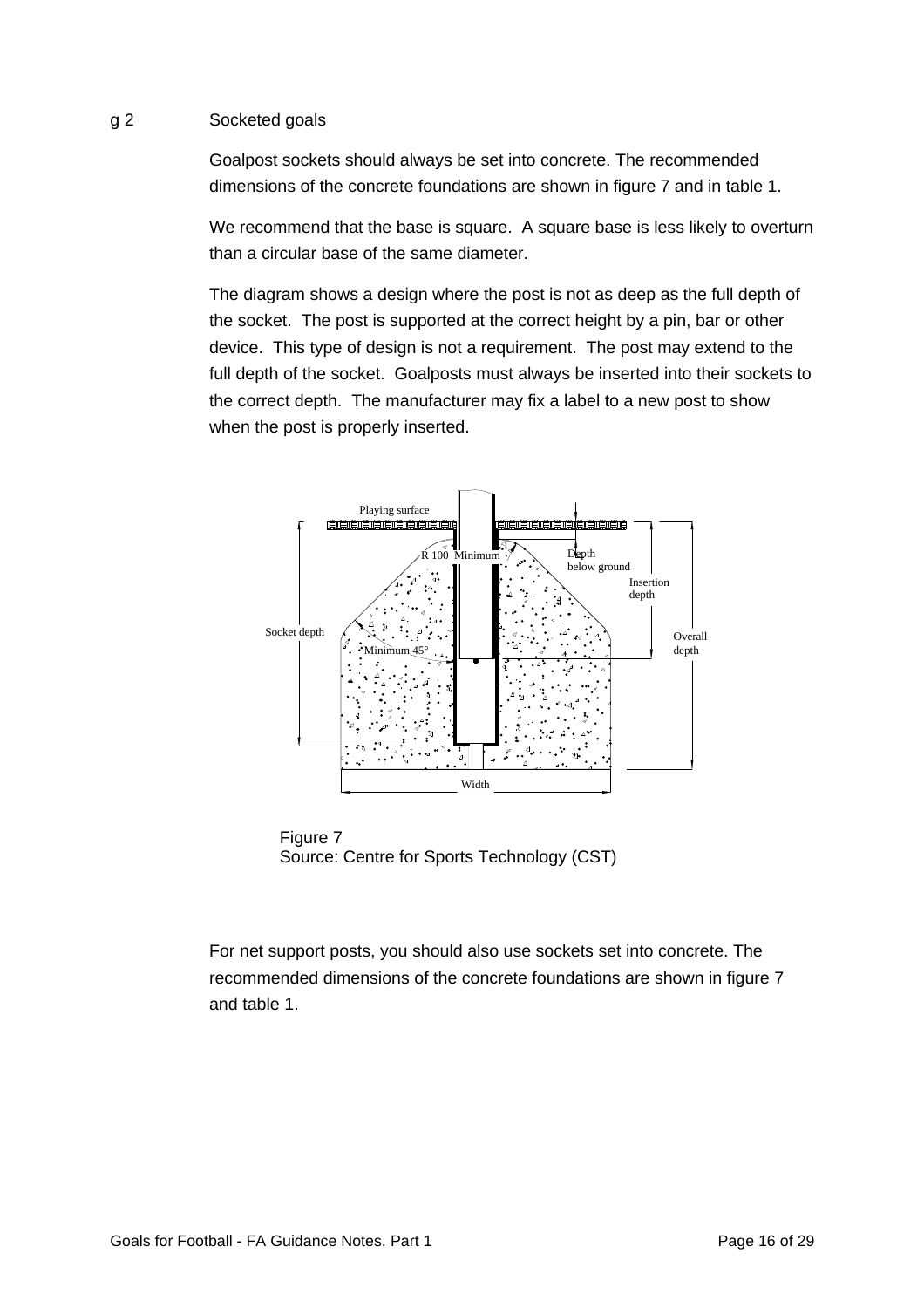|                                    | FA guidance notes - Table 1       |                   |                           |                              |                          |
|------------------------------------|-----------------------------------|-------------------|---------------------------|------------------------------|--------------------------|
|                                    | <b>Block</b><br>size              | Socket<br>depth   | <b>Insertion</b><br>depth | Overall<br>concrete<br>depth | Depth<br>below<br>ground |
|                                    |                                   | (at least)        | (at least)                | (at least)                   |                          |
| Goalpost                           | 600<br>square                     | 475               | 300                       | 600                          | 40 to 100                |
| Foundation for<br>permanent anchor | 500<br>diameter                   | Does not<br>apply | Does not<br>apply         | 500                          | 40 to 100                |
| Net support post                   | 400<br>square                     | 350               | 300                       | 450                          | 40 to 100                |
|                                    | All dimensions are in millimetres |                   |                           |                              |                          |

The top of the concrete foundation should be at least 40 mm below the surface of the ground. This will make sure that it stays below ground even if there is some wear or shrinkage and also that it will be safely below ground when the post is not there and the grass is being maintained. The top surface of the foundation immediately around the socket is level. You need to provide this for strength. If the concrete is brought up to the socket at an angle, it is more likely to crack. The concrete should be rounded gently away from the socket and should then slope downwards at an angle of about 45°. Sloping the top of the foundation in this way makes it less likely that there will be a problem above the foundation if the ground settles or shrinks, for instance during dry weather.

These recommended dimensions will make sure that the goal will be stable under all ground conditions that would allow football to be played. You should only use sockets of a smaller size if you have enough information on local ground conditions, including the bearing strength of the soil under the worst possible conditions. This will allow you to work out the correct foundation size.

You must ignore how the back stanchions contribute to the stability of a socketed goal because you cannot rely on them. The back stanchions of the goal are not structural - their purpose is to support the net and to hold it in place.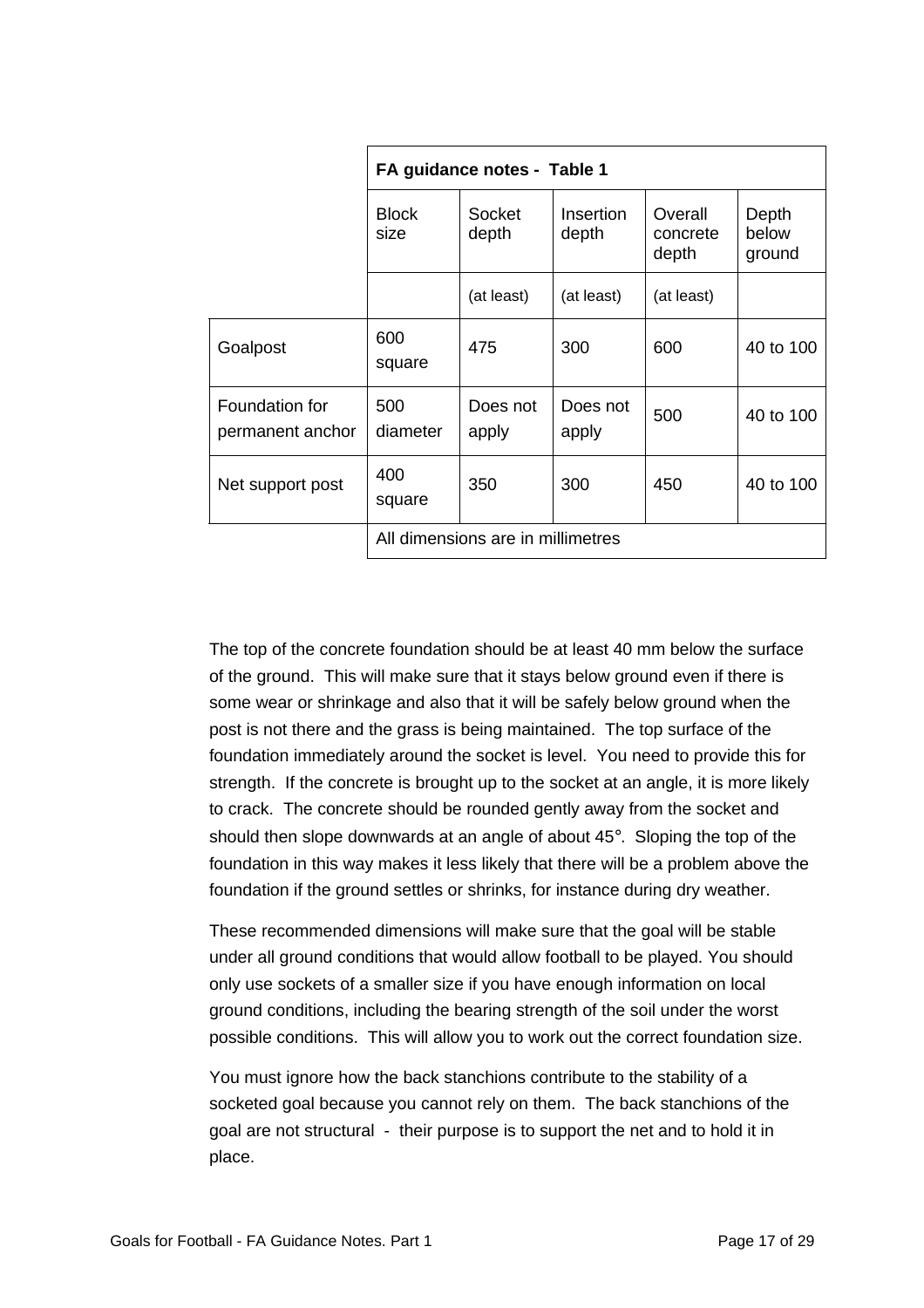Sockets that you are not using should be capped or otherwise blocked off to prevent accidents involving the sockets themselves. You can fill capped sockets with sandbags with a layer of loose rags on top, to prevent soil and other rubbish from falling into them. Never clean out sockets by hand because rubbish falling into the socket behind your hand could trap your arm.

#### h Storing goals

It is at least as important to make sure that goals are properly stabilised when they are not in use as it is when they are. Never leave a goal accessible, upright and unstabilised.

Do not leave socketed goals and folded free-standing goals leaning unsecured against a wall or fence. If you cannot lock them securely and safely to the wall or fence, they are best left lying flat on the ground so they cannot fall over.

You can make moveable goals safe by, for instance, chaining them face to face in pairs. Many synthetic pitches have lockable enclosures for storing goals and other equipment. If no method is available to secure goals that are not in position, it is probably safer to leave them in place, properly stabilised as if for use.

### i Checking

This part of the notes gives some guidance as to the types of check you should carry out on goals and how often you should check.

There is no point in checking a goal if you do nothing when you find a fault.

You should only repair goals that have been damaged or have rusted using the correct parts supplied by the original manufacturer. Do not modify goals by welding or by substituting incorrect parts. If any part is missing or broken, you should get a replacement from the manufacturer.

# i 1 New goals

If a new goal meets the British and European standards (BSEN 748 or PAS 36/2000), the manufacturer will be able to provide evidence to show that it does. Do not buy goals that do not meet a relevant standard. The manufacturer will be able to provide a test certificate stating that an identical goal has been tested, by an inspector independent of the manufacturer, to show it meets the standard and has passed the tests. This includes the strength and stability tests, carried out after the goal has been installed following the procedures described in the manufacturer's installation instructions.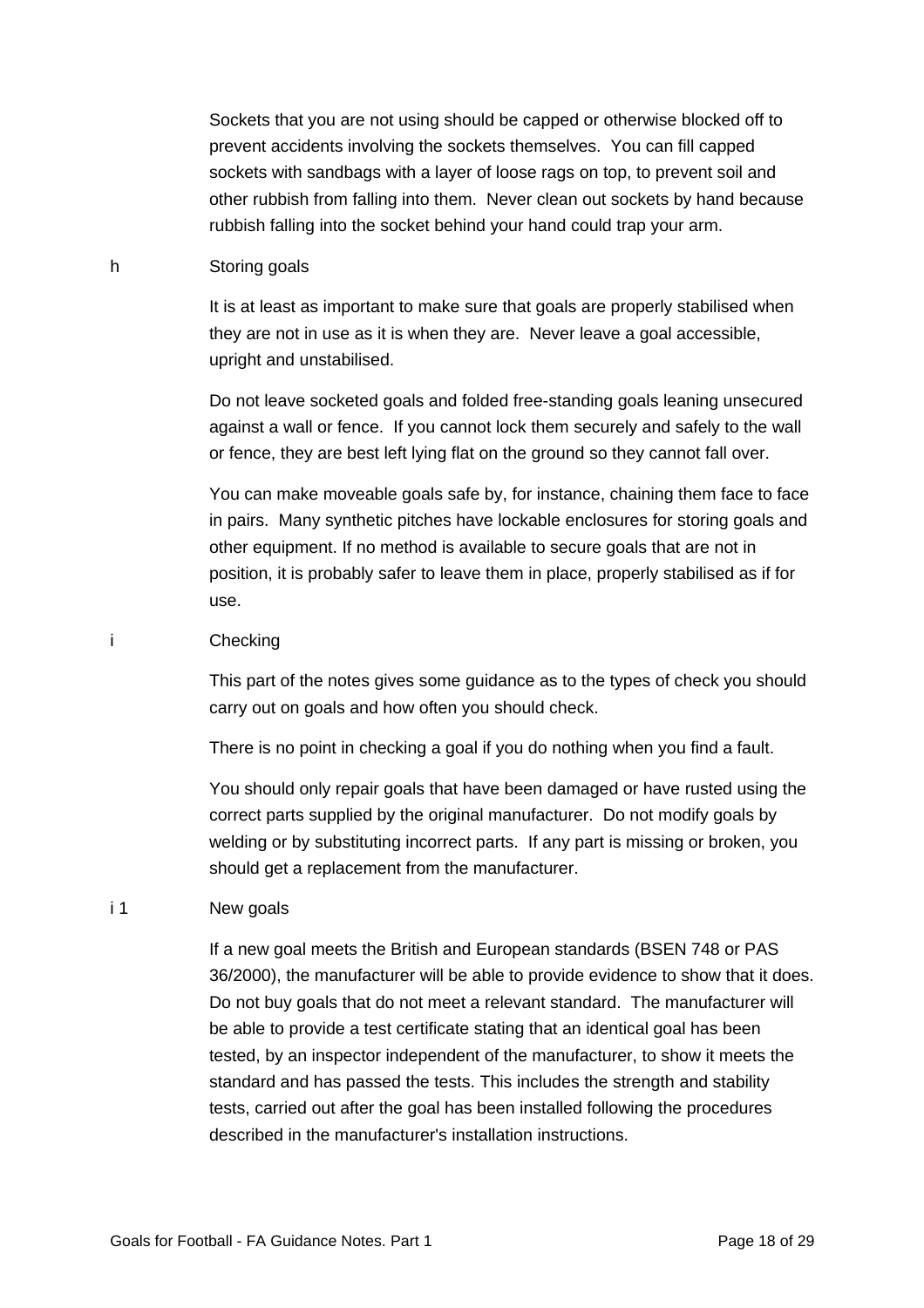You need to check new goals carefully to make sure that they have not been damaged while being transported and that all parts are present. If anything is missing, contact the supplier to get it. Do not start to put the goal together until you have all the right parts.

You should put goals together and install them strictly in line with the manufacturer's instructions. If the instructions are missing, contact the supplier for a copy - they are as important a part of the goal as any other.

## i 2 Existing goals

A new goal, properly installed, should be safe, but after a time this may no longer be the case. Rust may weaken the goal. Bolts and other fixings may become loose or break or be lost and nets may lose strength when exposed to the elements. Sockets may become loose and the goal may be detached from its anchors and not re-attached.

To prolong the life of the goal and to make sure that it is not used when in an unsafe condition, you should make regular checks. It is not possible to say exactly what checks you should make or at what intervals, because the conditions under which goals are kept and used vary so widely.

You may need to check a goal which is permanently installed in an open public space every day, while one which is in a locked, fenced enclosure and is only ever used by an organised club at a high level with supervision may need to be checked relatively infrequently. The type and thoroughness of the checks needed will also vary with the type of goal.

For these reasons, you should use the following inspection procedure as a guide. You need to choose for yourself how frequent and how detailed the checks will be. However, if your records show that you find faults at each inspection, you need to carry out inspections more frequently.

The only way to be certain that a goal continues to meet the guidelines is to carry out a complete inspection and test of all the properties covered in the relevant standard. It is not possible to put together an informal or partial test procedure that will have the same effect as a formal test. The inspection procedure given will give you an idea of the general condition of a goal. If any doubt is raised by the inspection, test or replace. Do not use the goal if there is any doubt over its safety.

## **Never test a goal's strength or stability by hanging or swinging from the crossbar.**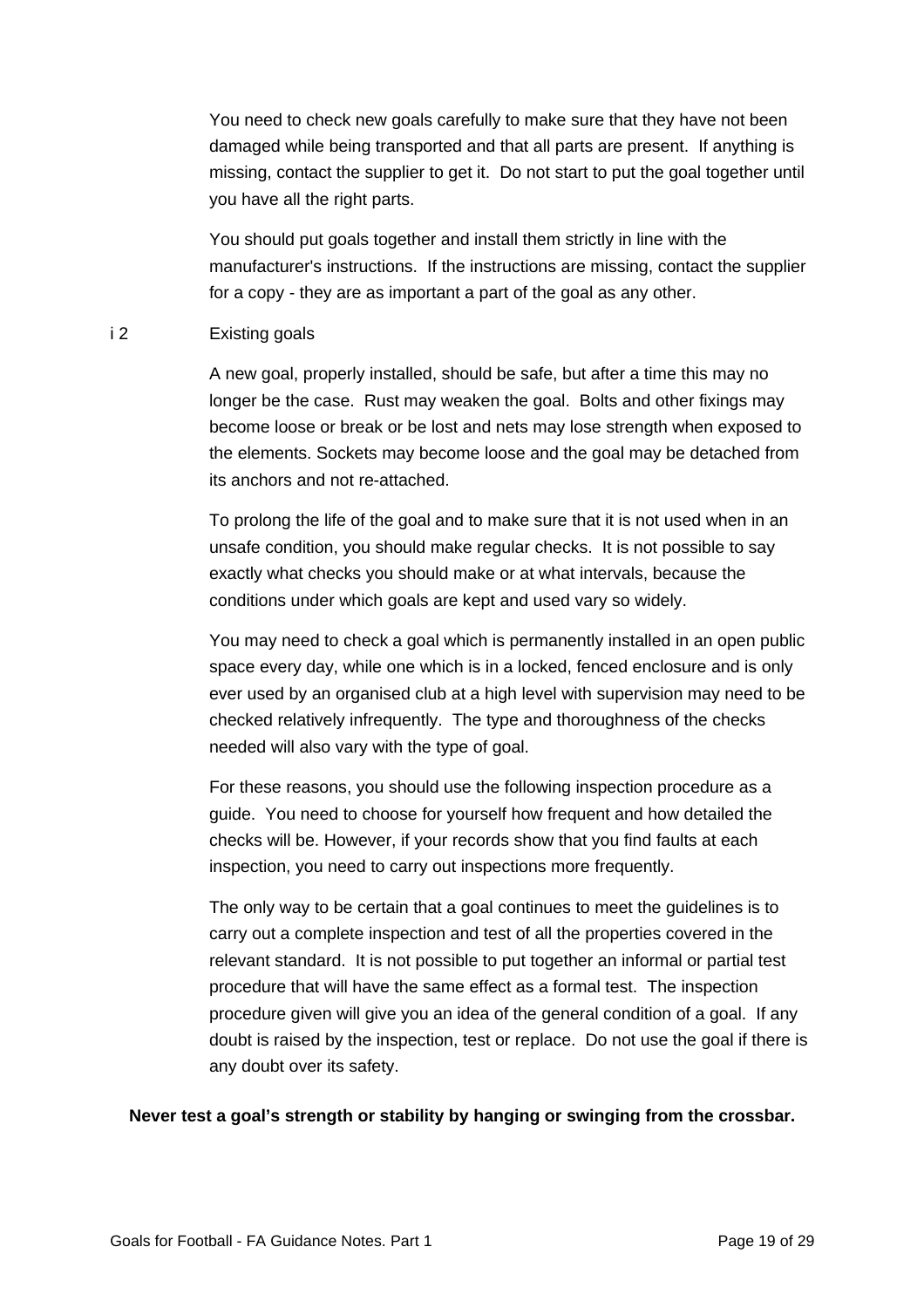As a starting point, we recommend three types of inspection procedure.

- **1** At least every week (see below).
- **2** In the case of a moveable goal every time you move it.
- **3** At the start of every season and every three months, and:
- in the case of a socketed goal, every time it is re-installed, including moving from place to place; or
- in the case of a moveable goal, when you first install it.

# **If you find a fault – do not use the goal! Repair it or replace it immediately!**

j Suggested inspection procedures

## **One At least every week - but before any game or training activity**

Carry out a thorough visual check of the whole goal. Check for the following. Loose and missing nuts, bolts, pins and other fixings.

> If nuts, bolts, and so on are loose or missing, you cannot put the goal together properly. It could fall apart or collapse at any time without warning.

Firm attachment to anchoring points or signs of movement in sockets.

A goal which is not firmly anchored could fall over. People have been killed by falling goals. Children are particularly at risk.

Broken or missing net fixings.

Missing or broken net fixings could allow the ball to pass between the edge of the net and the ground or the goal frame, causing confusion over whether or not a goal has been scored*.*

Any broken cord in the nets.

The size of the mesh of the net has been chosen to reduce the risk of injury caused by becoming trapped in the net. If there are broken cords in the net the holes are too big.

Bent sections or other damage to any part of the goal.

If parts of the goal are bent or other damage is present, this is evidence that the goal has been over-stressed or misused. There may easily be yet more damage which is not obvious but which could result in the goal collapsing or tipping, such as broken internal fixings or sheared pins.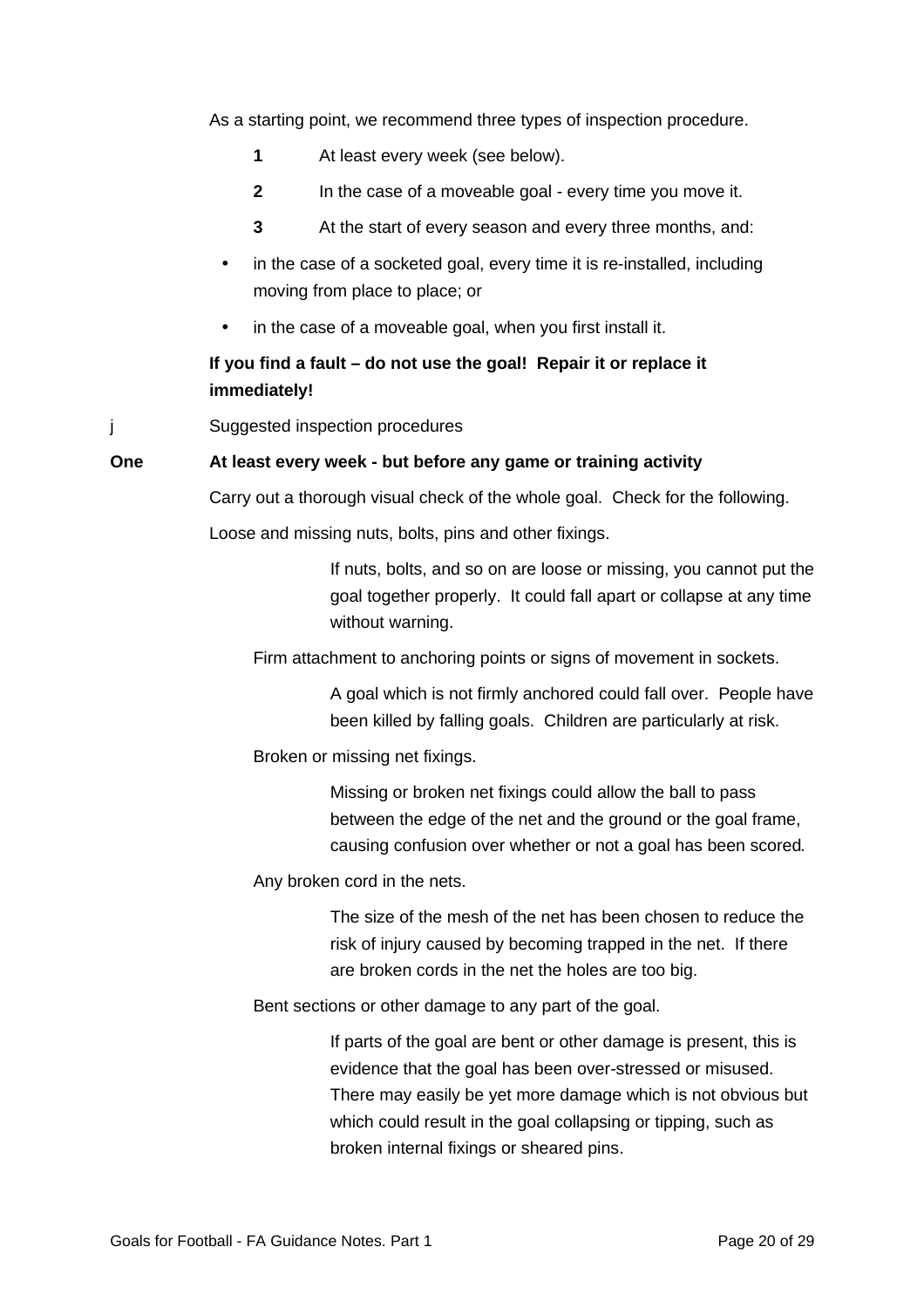## **Two Each time a goal is repositioned**

Carry out all the checks listed under 'One' above and do the following.

Check that the goal has been firmly reattached to all of its anchors. Check that the anchors themselves are secure.

If you are using weights, count them to check that they are all there. The manufacturer's label on the goal should say what weight you need to stabilise it.

Check that the goal has not been bent or otherwise damaged while being moved.

## **Three At the start of every season and every three months**

Carry out all checks listed under 'One' and 'Two' above and do the following.

Ideally, at the start of the season and again after three months, you should check every goal properly for strength and stability, by having it tested.

If the goal is neither new nor recent, marked as meeting EN 748 or PAS 36, carry out a detailed risk assessment to get a realistic idea of the dangers associated with continuing to use a goal of uncertain strength and stability. It will only then be possible to decide what action to take.

If testing is completely impossible, then do the following.

For free-standing goals anchored to permanent fixing points:

• check that the goal's permanent fixing points are secure. Depending on the type of fixing point, check for rust, loose bolts and other signs of weakness.

For free-standing goals with weights:

• check that the anchoring points both on the weights and on the goal are secure and do not show signs of wear or rust. Check that enough weights are available.

You can find out how much weight the goal needs by looking at the manufacturer's label on the goal. If the label is missing or illegible,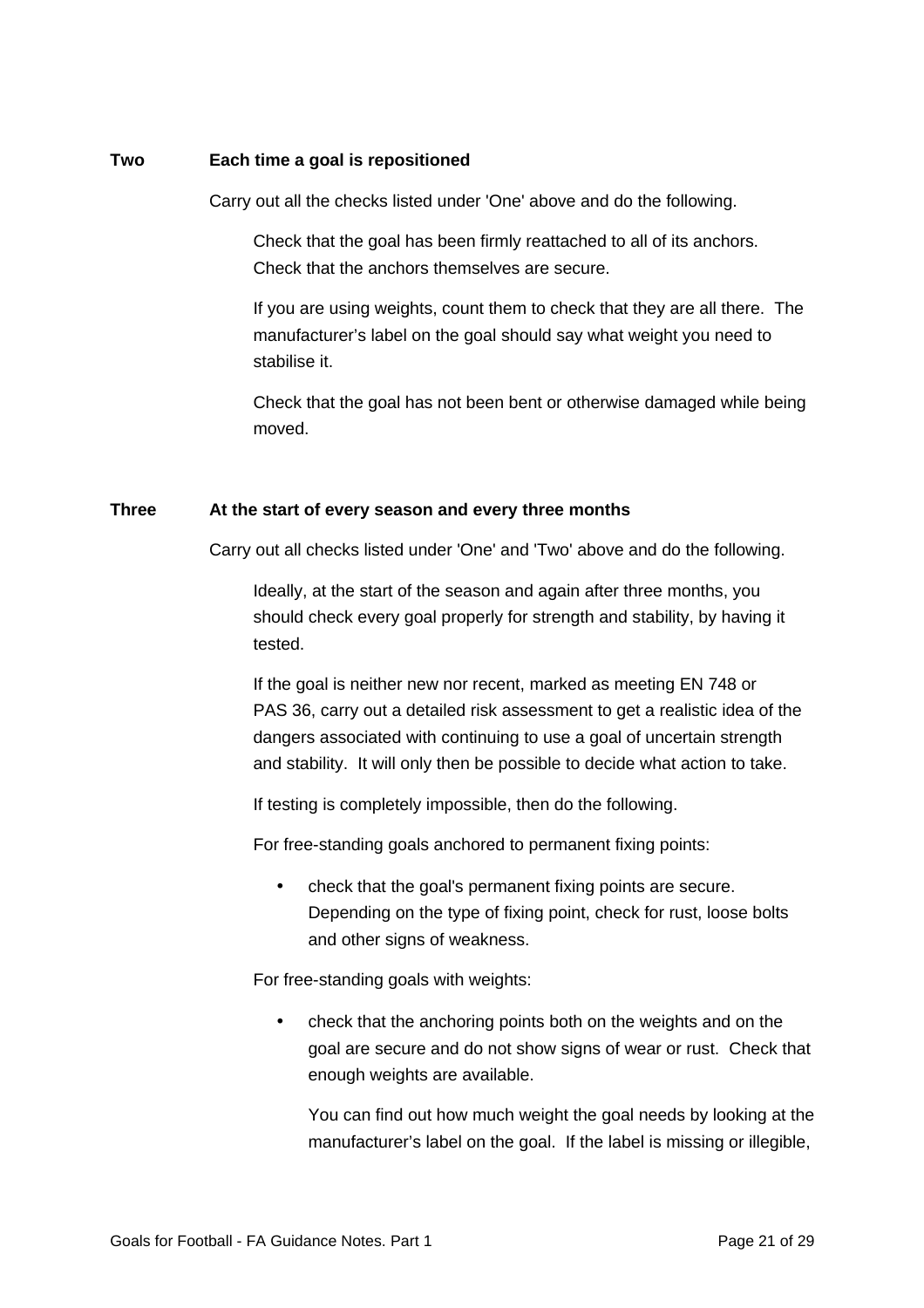you can work out how much weight is needed by using the following procedure. This is based on the BSEN 748 stability test.

- 1 Measure the height of the crossbar.
- 2 Measure the length of the goal's side bars. (It does not matter what units (for example, metres or inches) you use to measure the crossbar height and the side-bar length, as long as you use the same units both times.)
- 3 Divide the height by the length. Multiply the result by 112 and make a note of the answer.

This is the total weight in kilograms you need to stabilise the goal.

For example, in the case of a full-sized goal:

- the height of the goal is 2.44 metres;
- the length of its side bars is 2 metres;
- height ÷ length =  $2.44 \div 2 = 1.22$
- $1.22 \times 112 = 136.64$  kg.

You need 140 kg to stabilise this goal.

There is no safe, simple way to check or work out the strength of the crossbar. If testing is not possible, check the crossbar carefully for signs of damage and rust. **If you are in any doubt over the strength of the goal, have it properly tested or replace it.**

Check that all fixing bolts fit properly and that they are all present. It is safest to work on the assumption that there should be no empty holes anywhere on a goal. If there are any empty holes, check the manufacturer's instructions to find out why the holes are there. If a bolt, clip or other fixing is missing, replace it.

The manufacturer's labels attached to goals provide the contact details for getting any spare parts needed. Do not paint over or remove the labels.

Check goal frames for missing and broken net fixings. Only use suitable safe fixings or recessed hooks. Remove any cup hooks or get rid of the goal immediately, before the goal is used, as should have been done several years ago when the use of cup hooks was prohibited.

Check nets for broken cords. Broken cords in nets are not a trivial matter, because they increase the risk of people being caught by the neck.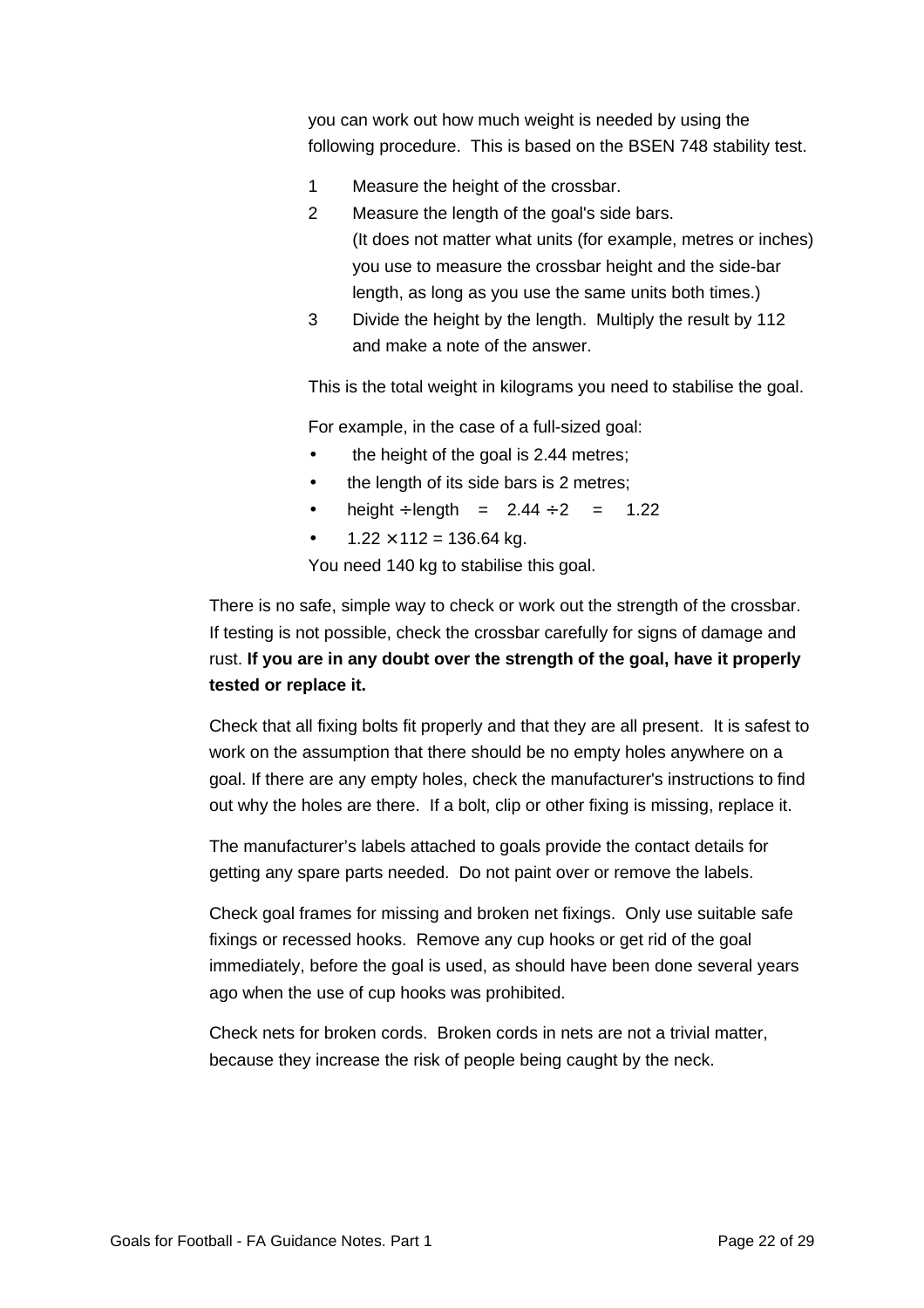# k Use of goals

# **k 1 Size of goal**

The size of goal used should be appropriate for the age of the players.

The laws of the game stipulate the full size of the goal, which is 7.32 by 2.44 metres. However, we allow modifications to the width and height of the goal for players under 16, for women, veterans and players with disabilities. The laws of Futsal, which are different, stipulate a goal size of 3 by 2 metres.

The following table shows the size of goal considered appropriate for the age ranges given, in line with our rules.

|                     |                      | Sizes in mm                      | <b>Sizes in feet</b> |
|---------------------|----------------------|----------------------------------|----------------------|
| 11-a-side           | Under 15 to adult    | $7320 \times 2440$               | $24 \times 8$        |
| (or as appropriate) | Under 11 to under 14 | $6400 \times 2130$ $21 \times 7$ |                      |
|                     |                      |                                  |                      |
| (Mini-soccer)       | Under 10             | $3660 \times 1830$               | $12\times 6$         |
|                     |                      |                                  |                      |
|                     | Senior               | $4880 \times 1220$               | $16 \times 4$        |
| 5-a-side            | Junior               | $3660 \times 1220$               | $12 \times 4$        |
|                     | Mini                 | $2440 \times 1220$ $8 \times 4$  |                      |
|                     |                      |                                  |                      |
| <b>Futsal</b>       |                      | $3000 \times 2000$               |                      |

The numbers of players may also vary with their ages.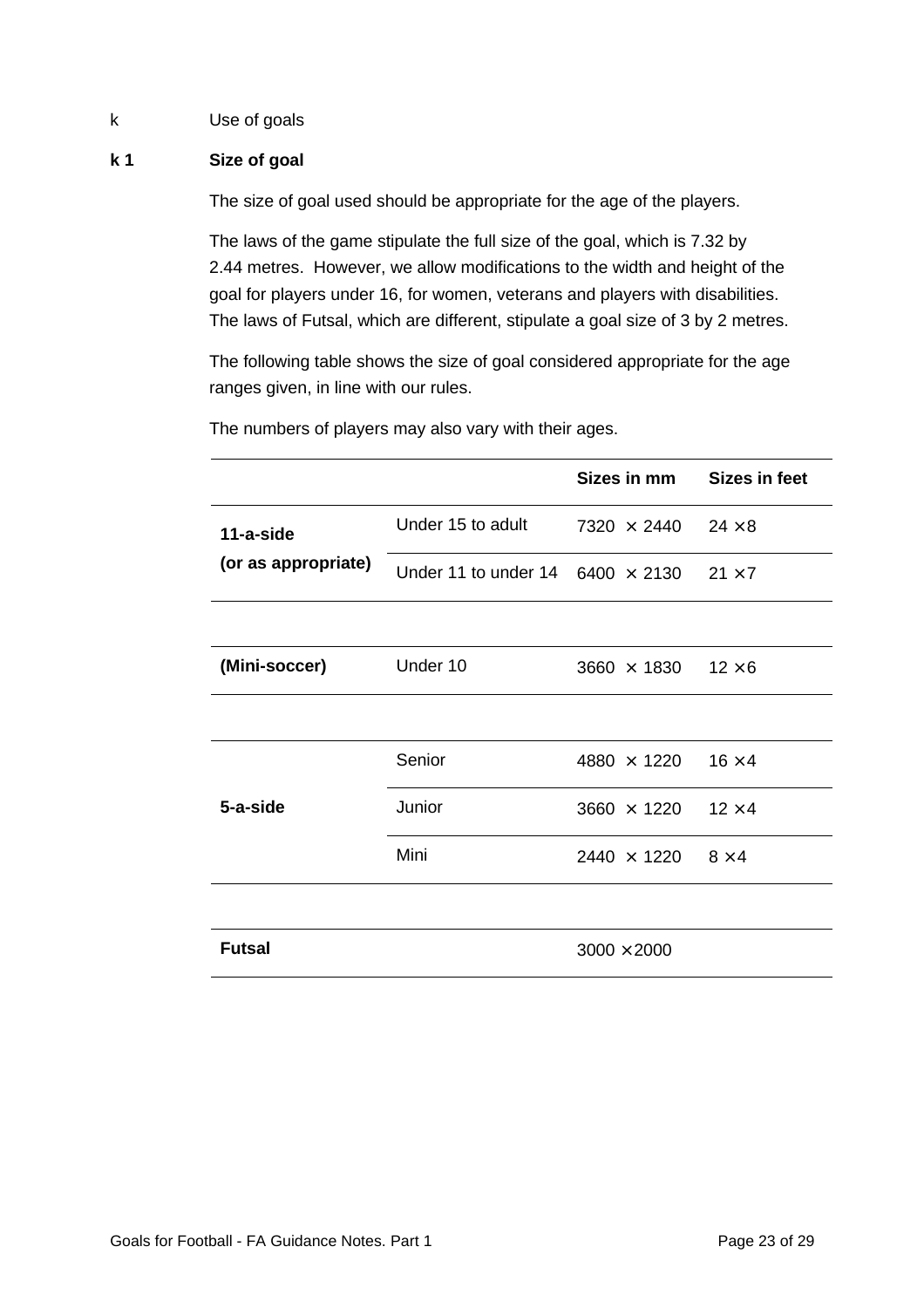## Appendix 1

#### **Tolerances**

Errors are a fact of life. When you check the size of a goal, you will often find that it is slightly smaller or larger than its given size. The 'tolerance' is the maximum error in size that you can accept.

For instance, EN 748 states that the height and width of a full-sized goal must be no more than 8 mm different from the given size, which is 7320 mm by 2440 mm. This is not achievable. Fewer than 10% of full-sized goals we examined during our research programme (Devereux Earle Sport and Leisure - July 2002) were within the EN 748 tolerances.

There are at least three factors that can affect the difference between the actual size of a goal and its intended size.

The first is how accurately the parts of the goal have been made. We deal with this aspect in Part 2, 'Technical details'.

A second factor is how even the ground is in the goalmouth, which affects the height of the goal.

The third factor is the accuracy with which the goal has been put together and installed. You need to take extreme care when installing sockets for a goal and also when putting together and moving free-standing goals.

You must install the sockets of a goal at the correct spacing, at the correct depth, and vertically. If you do this, the height of each post compared to the ground next to it will be correct. Also, the distance between the posts will be correct both at ground level and at the top of the posts. We believe you can achieve the following tolerances on an installed, socketed goal.

| Distance between bases of<br>posts     | 7320 mm - within 20 mm                                                          |
|----------------------------------------|---------------------------------------------------------------------------------|
| Distance between tops of posts         | To be the same as the distance between<br>the bases of the posts - within 15 mm |
| Height of crossbar at posts            | 2440 mm - within 10 mm                                                          |
| Difference between heights of<br>posts | Not more than 10 mm                                                             |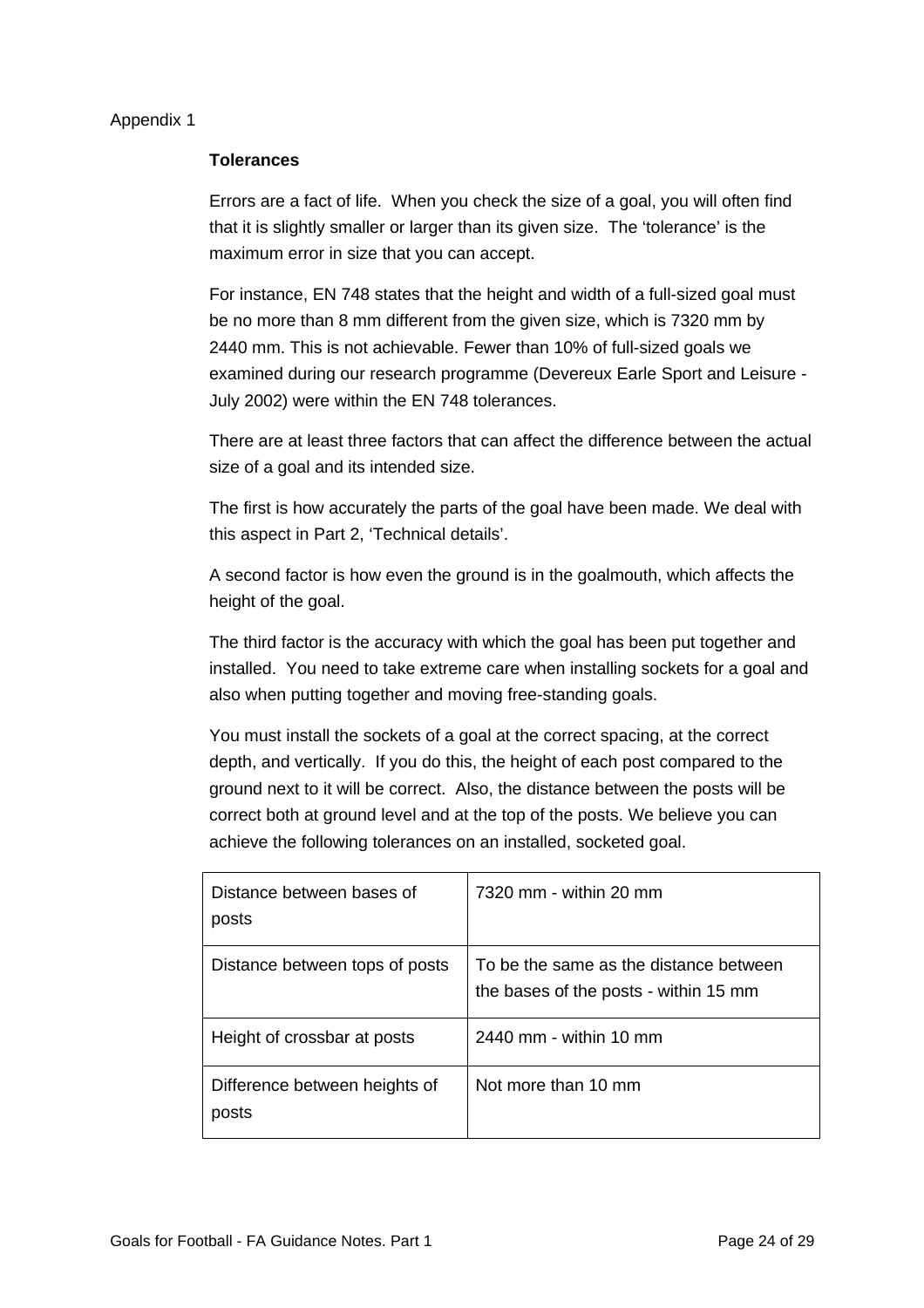How even the ground is within the goalmouth is obviously a far more significant factor on natural grass than on synthetic pitches. On a poorly-maintained, heavily-used grass pitch, the ground at the centre of the goalmouth is often 50 mm lower than at the posts. On a carefully-maintained, crowned pitch, the opposite effect may exist. The ground at the centre of the goal can be 20 to 30 mm higher than at the posts.

Even on synthetic surfaces, wear of the carpet alone can cause a significant change in ground level. You can expect the height of the carpet pile to be reduced by between 10 and 30 mm over the life of the pitch. A 'dynamic' pitch base can settle, too, sometimes reducing the level in the goalmouth on a synthetic pitch by a further 20 to 30 mm. These facts are outside the immediate control of whoever installs a goal, but they give you an idea of the variation that you can expect in the crossbar height across the width of a goal.

As well as the variations in a single goal, there will be differences between the two goals on a single pitch. The widths of the goals and the post heights should be within the measurements given in the table on page 24. The difference between the average heights of the crossbars should not be more than 25 mm. To find the average height of the crossbar, measure the height at five points equally spaced across the width of the goal and take the average of the five readings.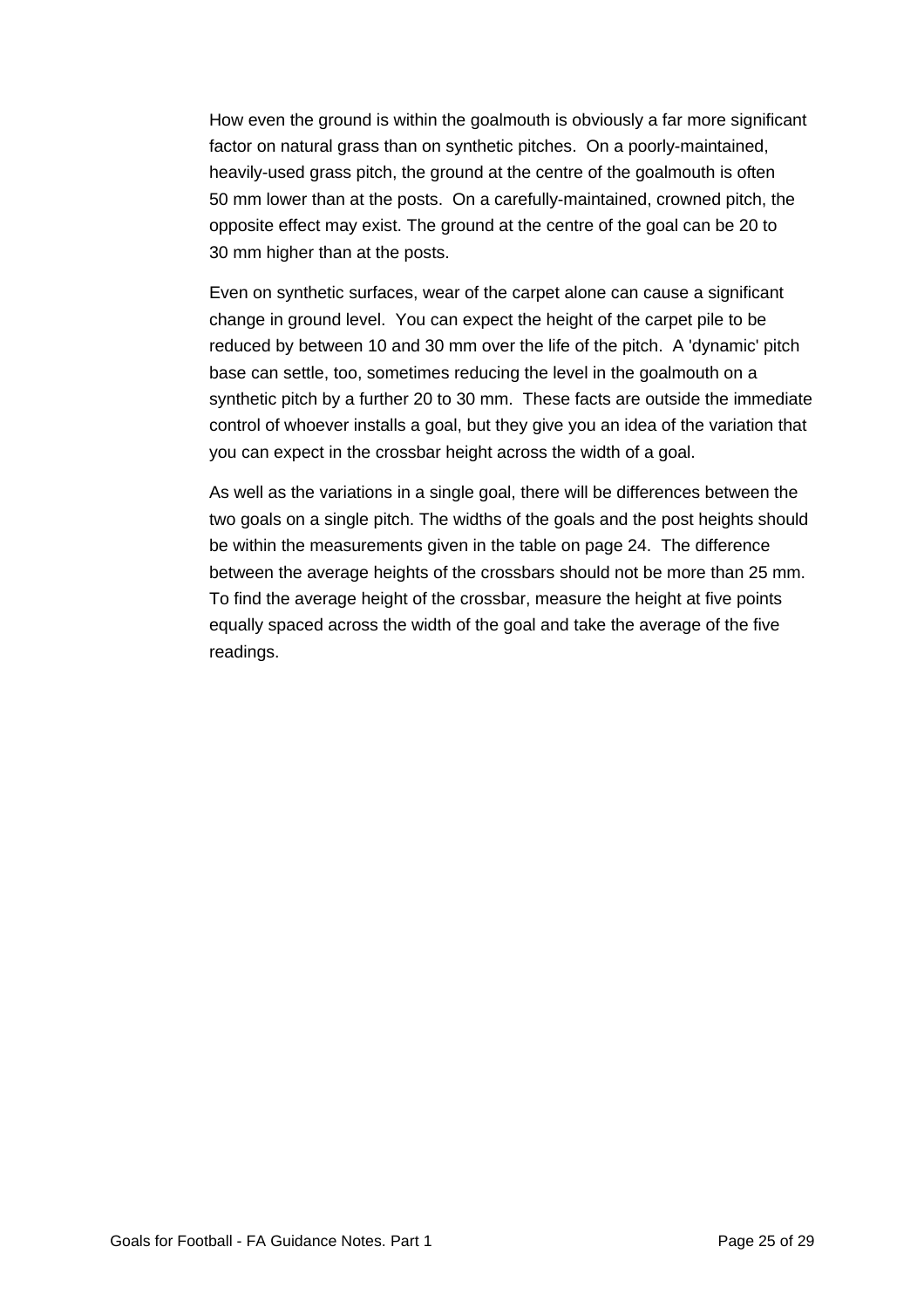# Appendix 2

The following are examples of possible pages you could use in a goal log book system.

The first page is a goal inspection sheet. This is a page you can use to record the checks carried out on a new goal when it is first installed, or on an existing goal when the checking system starts to be operated. At this stage you need to record all known, relevant facts about the goal and carry out a 'type 3' inspection. Assuming that everything is satisfactory, you can use the goal.

If there are faults and it is a new goal, you should fill in a second inspection sheet after the supplier has put this right. For an existing goal, you need to make suitable arrangements for correcting the faults before you inspect the goal again and fill in a second sheet.

The second page is a 'goal record sheet'. This is a page you fill in every time you check a goal whether as a matter of routine or for some other reason, for instance after repairs have been carried out. The sample page shows examples of possible entries under each heading. This is not a full list of possible entries.

The manufacturer should provide sample blank sheets with a new goal.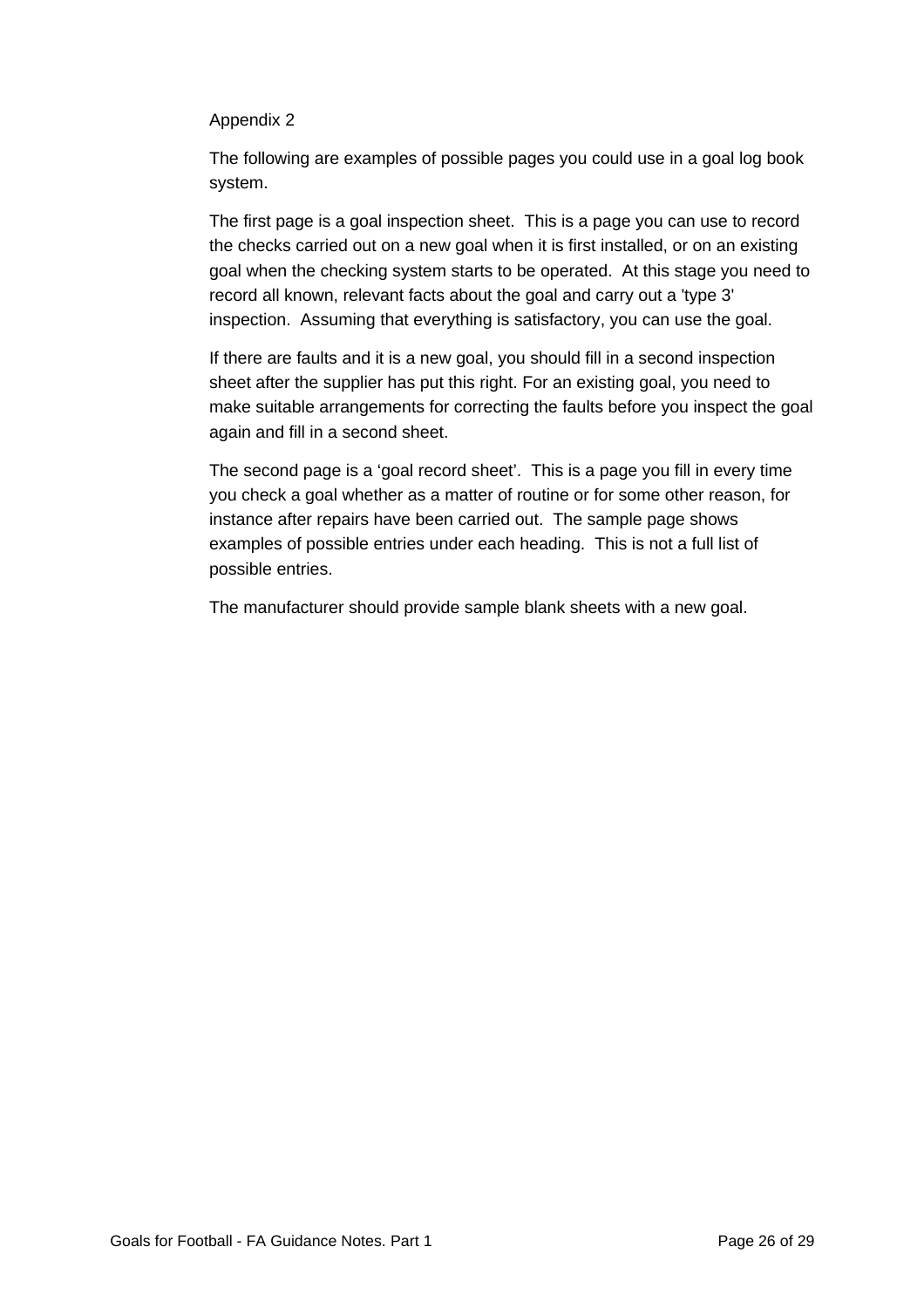| <b>Goal inspection sheet</b>                     |              |  |  |  |  |
|--------------------------------------------------|--------------|--|--|--|--|
| <b>Goal reference</b>                            |              |  |  |  |  |
| <b>Type of goal</b>                              | Size of goal |  |  |  |  |
| <b>Supplier or manufacturer</b>                  |              |  |  |  |  |
| <b>Contact details for spares and</b><br>repairs |              |  |  |  |  |
| Date of manufacture                              |              |  |  |  |  |
| Date of inspection                               |              |  |  |  |  |
| <b>Findings</b>                                  |              |  |  |  |  |
| <b>Action taken</b>                              |              |  |  |  |  |
| <b>Inspected by</b>                              |              |  |  |  |  |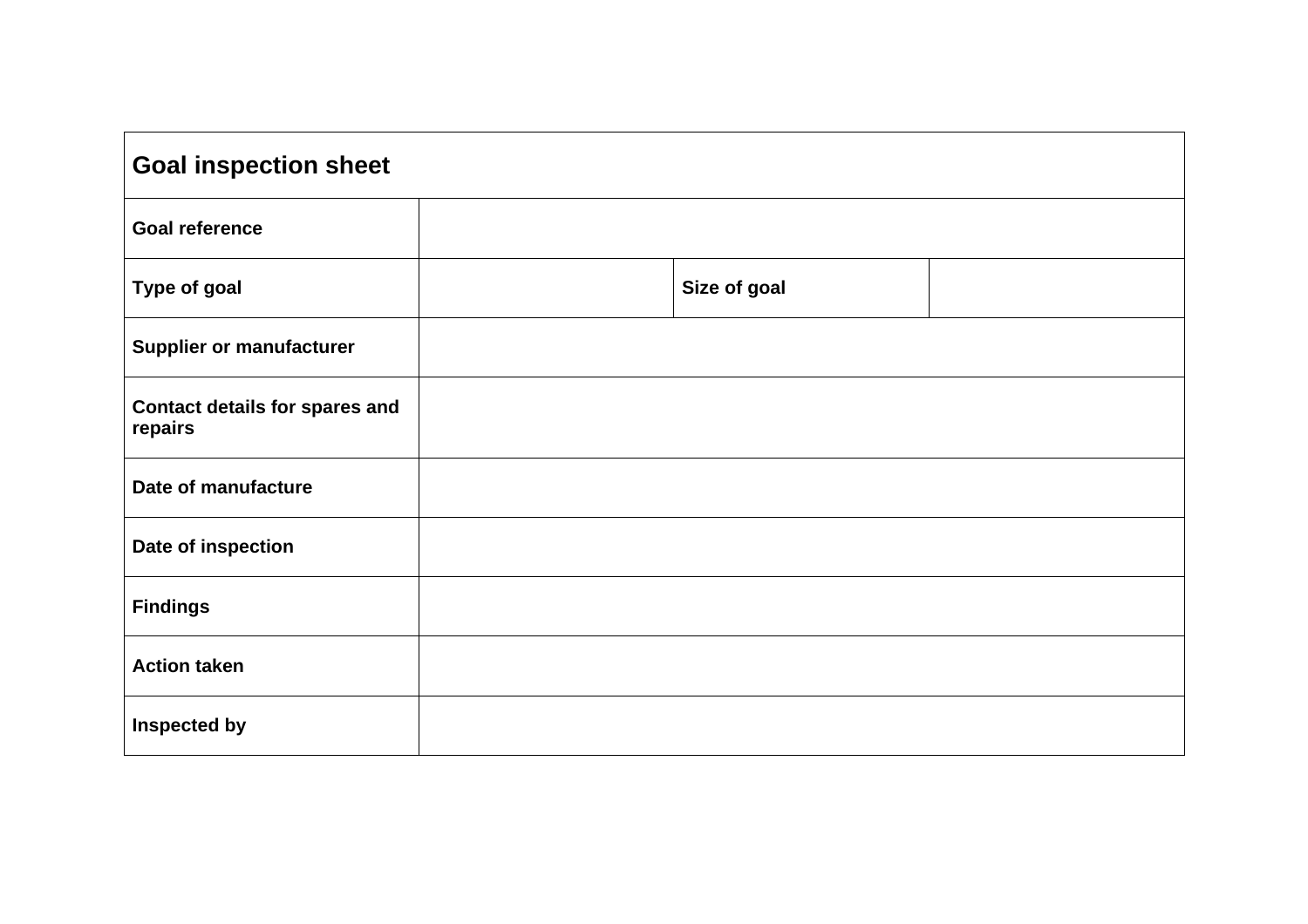|             |                         | <b>Goal record sheet</b>                       |                                    |                                                | <b>Goal reference</b><br>                                         |
|-------------|-------------------------|------------------------------------------------|------------------------------------|------------------------------------------------|-------------------------------------------------------------------|
| <b>Date</b> | <b>Type</b><br>of check | <b>Reason for check</b>                        | <b>Findings</b>                    | <b>Action taken</b>                            | <b>Checked</b><br>by                                              |
|             | $1, 2$ or $3$           | Routine                                        | All OK                             | None needed                                    | Printed name and signature<br>of person carrying out the<br>check |
|             |                         | Goal installed for first time<br>(this season) | Description of any faults<br>found | Repairs carried out (with<br>description)      |                                                                   |
|             |                         | Goal moved (from ? to<br>$\dots$ ?)            |                                    | Goal taken out of use<br>(include method used) |                                                                   |
|             |                         | Problems reported                              |                                    | Goal taken out of use and<br>parts ordered     |                                                                   |
|             |                         | Repairs completed                              |                                    | Goal taken out of use and<br>repairs ordered   |                                                                   |
|             |                         |                                                |                                    | Goal taken out of use and<br>being scrapped    |                                                                   |
|             |                         |                                                |                                    |                                                |                                                                   |
|             |                         |                                                |                                    |                                                |                                                                   |